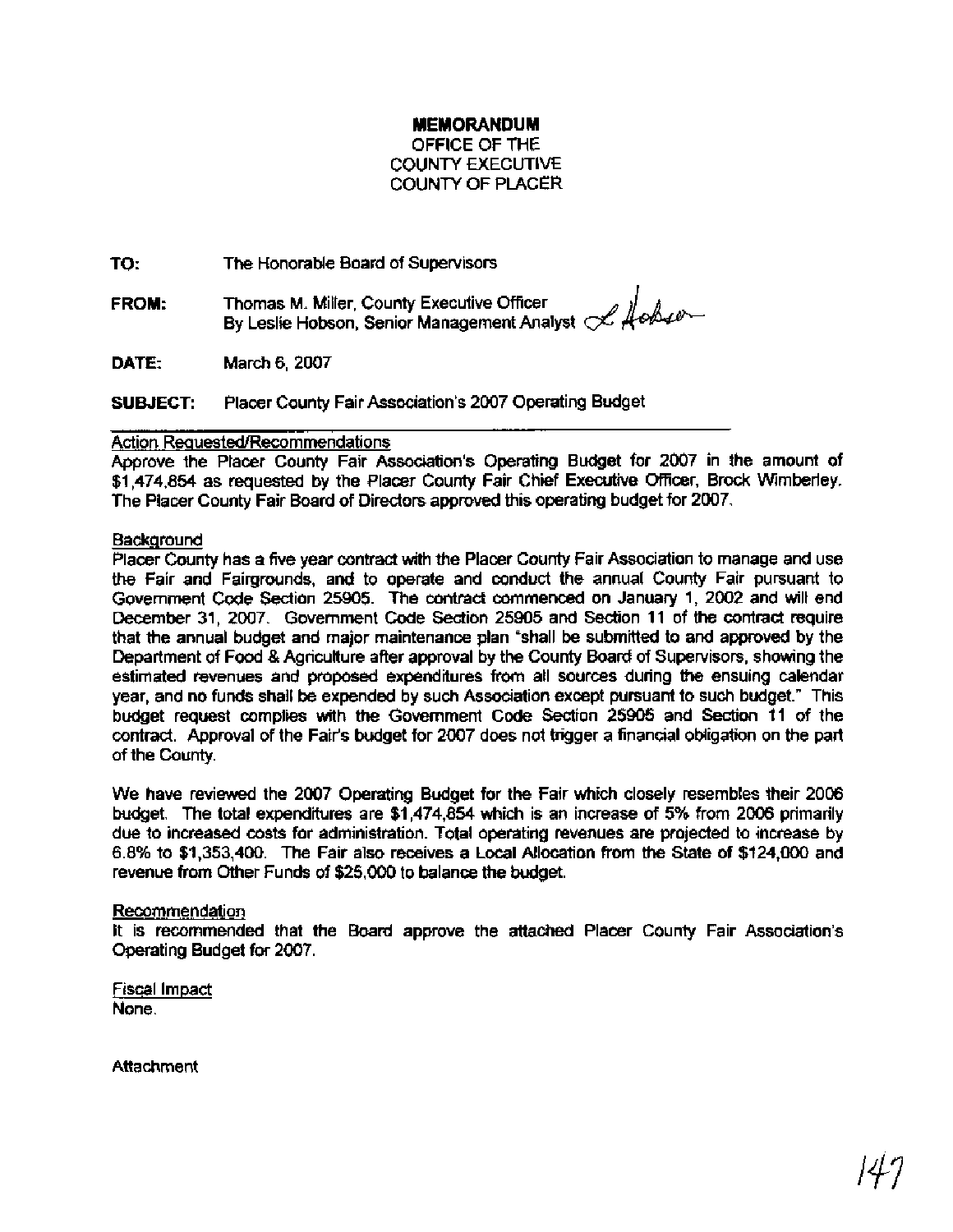# **OPERATING BUDGET**

DISTRICT AGRICULTURAL ASSOCIATION **Placer** COUNTY

Conducting The Placer County Fair

at Roseville , california , california , california , california , california

|                                                                        | Acct. | Actual    | Budgeted  | Estimated                                  | Proposed  |
|------------------------------------------------------------------------|-------|-----------|-----------|--------------------------------------------|-----------|
|                                                                        | No.   | 2005      | 2006      | 2006                                       | 2007      |
| TOTAL NET RESOURCES, JANUARY 1:                                        |       | a Jako    | せかしん      | $\mathcal{E}^{\text{out}}_{\mathbf{L}}(t)$ | z,        |
| Unrestricted net resources                                             |       | 188,644   | 248,655   | 248,655                                    | 143,107   |
| Restricted resources                                                   |       |           | 0         | ٥                                          |           |
| Investment in Capital Assets, Net of Related Debt                      |       | 29,372    | 144,968   | 144,968                                    | 693,193   |
| Sublotal (Total Net Resources)                                         |       | 218,016   | 393.623   | 393.623                                    | 836,300   |
| RESOURCES ACQUIRED                                                     |       |           |           |                                            |           |
| Operating Revenues (From Page 2)                                       |       | 1,396,767 | 1,321,000 | 1,267,606                                  | 1,353,409 |
| State (Local/Base) Allocations (to Page 2):                            | 31200 | 124,000   | 124,000   | 124,000                                    | 124.000   |
| Fiscal & Administrative Assistance (F&E) (to Page 2):                  | 31300 |           |           |                                            |           |
| Capital Project Reimbursement Funds (from Sched 3A)                    | 31900 | 77.009    | 65,000    | 430,322                                    | 206,500   |
| Contributions from Other Gov't (non-F&E) Sources (to Page 2).          | 33000 | 25,000    | 25,000    | 25,000                                     | 25,000    |
| Other (e.g., Flex Capital used for oper.) (From Sched 3B & to Page 2). | 34000 |           | 62,000    |                                            |           |
| TOTAL RESOURCES AVAILABLE                                              |       | 1,840,792 | 1,990,623 | 2.240,551                                  | 2.545.200 |
| RESOURCES APPLIED:                                                     |       |           |           |                                            |           |
| Operating Expenditures (From Page 2)                                   |       | 1,427,898 | 1.437,276 | 1,367,480                                  | 1,436,521 |
| Other Operating Expenditures (e.g. Audit Adjustments)                  |       |           |           |                                            |           |
| Subtotal - Operating Expenditures (Excluding Depreciation)             |       | 1.427.898 | 1,437,276 | 1,367,480                                  | 1,436,521 |
| Depreciation Expense (From Page 10)                                    | 90000 | 19,269    | 6,000     | 36,771                                     | 38,333    |
| TOTAL RESOURCES APPLIED                                                |       | 1,447,167 | 1,443,276 | 1,404,251                                  | 1.474,854 |
| an Page 1<br>TOTAL NET RESOURCES, DECEMBER 31: 40                      | 29100 | 393,623   | 547,347   | 836,300                                    | 1,070,346 |
| Unrestricted Net Resources Available for Operations                    |       | 246.655   | 265,625   | 143 107                                    | 187,966   |
| Restricted Net Resources                                               |       |           |           |                                            |           |
| Investment in Capital Assets (From Schedule 2).                        |       | 144,968   | 281,722   | 693,193                                    | 692,360   |
| Subtotal (Total Net Res Check Figure - should equal #29100)            |       | 393,623   | 547,347   | <b>B36,300</b>                             | 1,070,346 |
| Reserve Percentage                                                     |       | 174%      | 185%      | 105%                                       | 131%      |

ALLTAIRS: 11/16/06<br>- 11/16/06<br>- 11/16/06 xecutive Officer

COUNTY APPROVALS (County Fairs Only):

Chairman, Board of Supervisors **Date** 

County Clerk Date

**DEPARTMENT OF FOOD & AGRICULTURE** 

Director Carl **Branch Comment Comment Comment Comment Comment Comment Comment Comment Comment Comment Comment Comment Comment Comment Comment Comment Comment Comment Comment Comment Comment Comment Comment Comment Comment**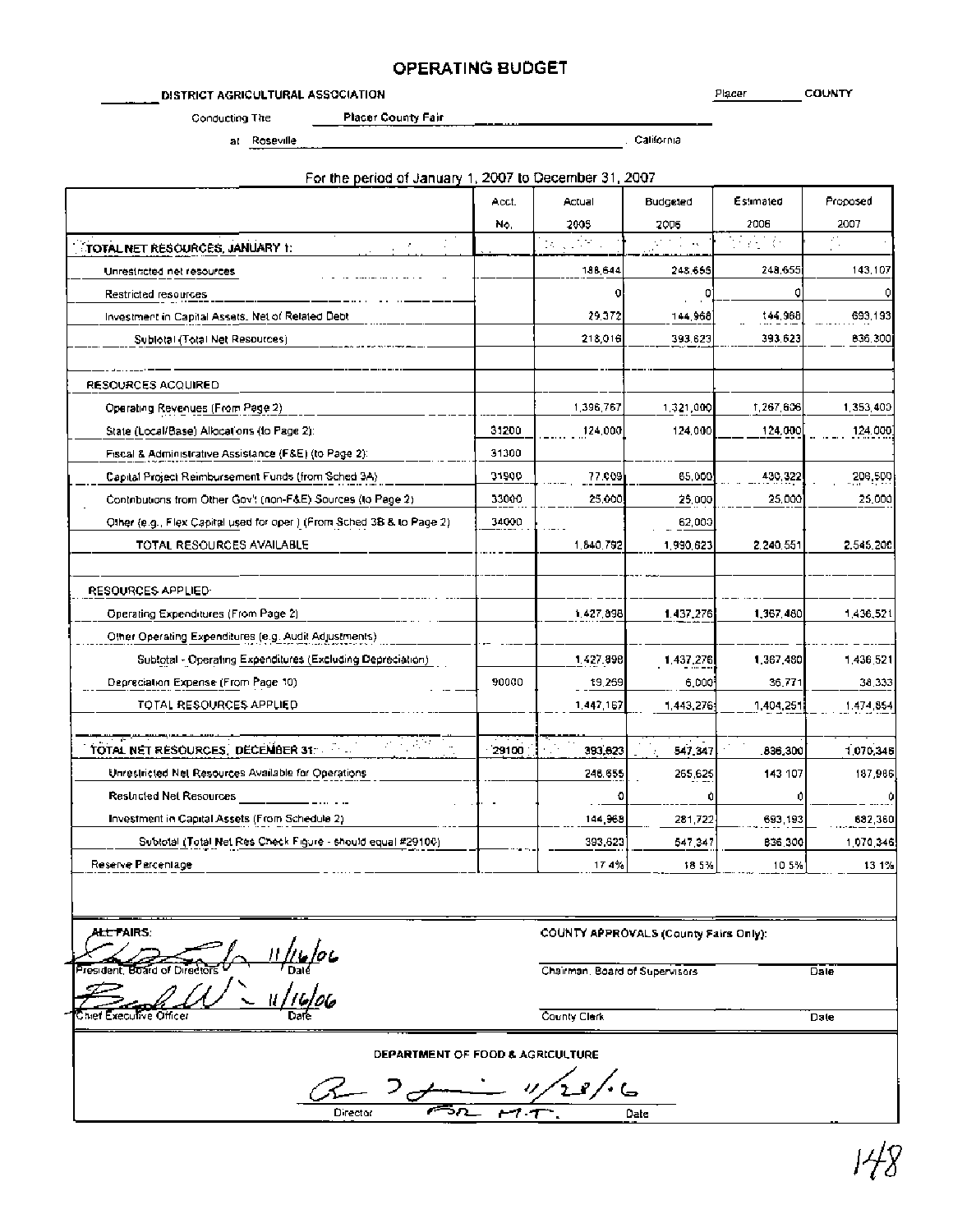| <b>Summary of Operations</b>                        |       |           |           |           | Placer County Fair |
|-----------------------------------------------------|-------|-----------|-----------|-----------|--------------------|
|                                                     | Acct. | Actual    | Budgeled  | Estimated | Proposed           |
|                                                     | No    | 2005      | 2006      | 2006      | 2007               |
| <b>OPERATING REVENUES:</b>                          |       |           |           |           |                    |
| Admissions to Grounds                               | 41000 | 103.652   | 140,000   | 78,309    | 130,000            |
| Commercial Space                                    | 41500 | 30.204    | 30,000    | 23,100    | 25,000             |
| Concessions                                         | 42000 | 113,064   | 118,000   | 84,537    | 117,500            |
| Exhibits                                            | 43000 | 7,272     | 10,500    | 8,351     | 16,200             |
| <b>Horse Show</b>                                   | 44000 |           |           |           |                    |
| Horse Racing (Live)                                 | 45000 |           |           |           |                    |
| Satellite Wagering                                  | 45005 |           |           |           |                    |
| <b>Fair Attractions</b>                             | 46000 | 22,184    | 15000     | 8.252     | 12,000             |
| Motorized Racing                                    | 46109 | 588,209   | 569,500   | 550,228   | 589,000            |
| Interim Attractions                                 | 46009 |           |           |           |                    |
| Miscellaneous Fair                                  | 47000 | 53,959    | 53,500    | 41,653    | 46,200             |
| Miscellaneous Non-Fair Programs                     | 47005 |           |           |           |                    |
| Interim Revenue                                     | 480CD | 437,558   | 368,500   | 399,984   | 397,500            |
| Prior Year Revenue Adjustments                      | 490CD | -41,950   |           | 4,118     |                    |
| Other Operating Revenue                             | 49500 | 82,615    | 16,000    | 69,075    | 20,000             |
| TOTAL OPERATING REVENUES (to Page 1)                |       | 1.396.767 | 1,321,000 | 1,267,606 | 1,353,400          |
| OPERATING EXPENDITURES:                             | 50000 | 270,699   | 306,517   | 305,065.  | 324,003            |
| Administration                                      |       |           |           |           |                    |
| Maintenance & General Operations                    | 52000 | 339,058   | 359,585   | 336,855   | 344.429            |
| Publicity                                           | 54000 | 53,193    | 62,000    | 64,320    | 62,700             |
| Attendance Operations                               | 56000 | 47,380    | 40,200    | 56,272    | 57,779             |
| Miscallaneous Fair                                  | 57000 | 51,820    | 38,000    | 49,634    | 47,750             |
| Miscellaneous Non-Fair Programs                     | 57005 | 35,127    | 35,000    | 29,128    | 35.000             |
| Premiums                                            | 56000 | 26,731    | 28,500    | 21,190    | 23,300             |
| Exhibits                                            | 63000 | 22,021    | 27,150    | 27,063    | 35,415             |
| Horse Show                                          | 64000 |           |           |           |                    |
| Horse Racing (Live)                                 | 65000 |           |           |           |                    |
| Satellile Wagering                                  | 65005 |           |           |           |                    |
| Fair Entertainment Expense                          | 66000 | 145,602   | 143,000   | 110,049   | 119,500            |
| Motorized Racing                                    | 66109 | 383,827   | 397,325   | 358.511   | 372.146            |
| Intenm Entertainment Expense                        | 66009 |           |           |           |                    |
| Equipment (Funded by Fair).                         | 72300 | 25,952    |           | 11,153    | 14,500             |
| Prior Year Expense Adjustments                      | 80000 | 24,495    |           | $-1,924$  |                    |
| Cash (over/under)                                   | 85000 | -7        |           | 174       |                    |
| Other Operating Expense                             | 94000 |           |           |           |                    |
| TOTAL OPERATING EXPENDITURES (to Page 1)            |       | 1,427,898 | 1.437.277 | 1,367,480 | 1,436.521          |
| NET OPERATING PROFIT/(LOSS) BEFORE DEPRECIATION     |       | -31,131   | -116.277  | -99,874   | -83.121            |
| Depreciation Expense                                | 90000 | 19,269    | 8,000     | 36,771    | 38,333             |
| NET OPERATING PROFITI(LOSS) AFTER DEPRECIATION      |       | $-50,400$ | -122.277  | -136,645  | $-121,454$         |
| LOCAL (BASE) ALLOCATION - (From Page 1)             | 31200 | 124,000   | 124,000   | 124,000   | 124,000            |
| OTHER FUNDS - ACCT. #313, #330, #340 (From Page 1)  |       | 25,000    | 87,000    | 25,000    | 25,000             |
| NET PROFIT/(LOSS) BEFORE DEPRECIATION, CURRENT YEAR |       | 117,869   | 94,723    | 49,126    | 65,879             |
| NET PROFIT/(LOSS) AFTER DEPRECIATION, CURRENT YEAR. |       | 98,600]   | 88,723    | 12,355    | 27,546             |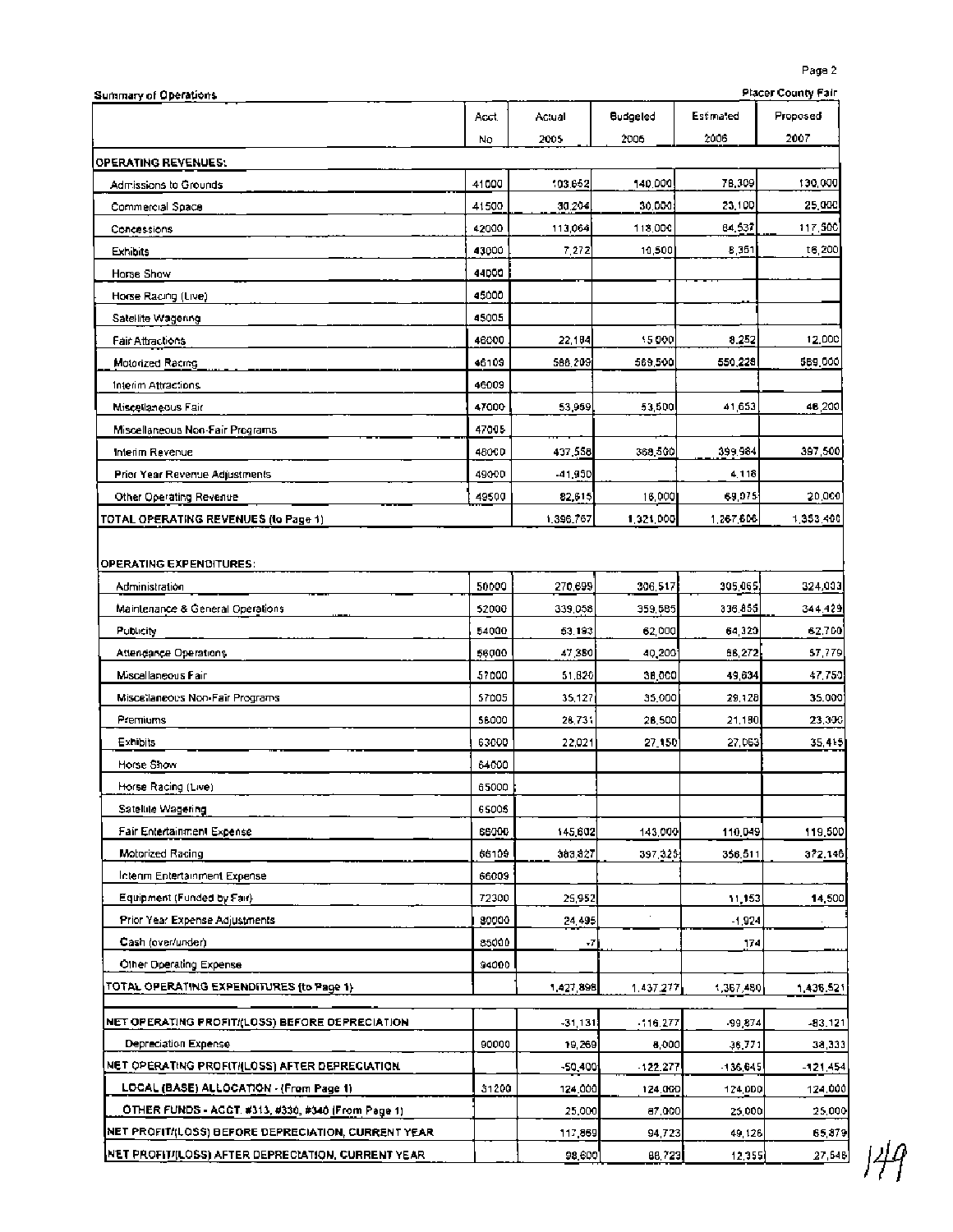| Placer County Fair |
|--------------------|
|--------------------|

| <b>Detail of Revenues</b>        |       |         |          |           | <b>Placer County Fair</b> |
|----------------------------------|-------|---------|----------|-----------|---------------------------|
|                                  | Acct. | Actual  | Budgeted | Estimated | Proposed                  |
|                                  | No.   | 2005    | 2006     | 2006      | 2007                      |
| ADMISSIONS REVENUE:              |       |         |          |           |                           |
| Regular Fair Admissions          | 41010 | 101.025 | 120,000  | 70,146    | 115,000                   |
| Discounted Fair Admissions       | 41020 | 2.627   | 20.0CO   | 8.163     | 15.000                    |
| TOTAL ADMISSIONS REVENUE         | 41000 | 103,652 | 140,000  | 78,309    | 130,000                   |
| <b>COMMERCIAL SPACE REVENUE:</b> |       |         |          |           |                           |
| <b>Outside Commercial Space</b>  | 41510 | 15,050  | 15.000   | 12,075    | 12,500                    |
| Inside Commercial Space          | 41520 | 15, 154 | 15,000   | 11,025    | 12.500                    |
| TOTAL COMMERCIAL SPACE REVENUE   | 41500 | 30,204  | 30,000   | 23.100    | 25.000                    |
| <b>CONCESSIONS REVENUE:</b>      |       |         |          |           |                           |
| Carnival                         | 42100 | 59,951  | 65,000   | 45,152    | 65,000                    |
| Carnival: Pre-Sale               | 42110 | 6,300   | 2,000    | 4,868     | 7,000                     |
| <b>Food Concessions</b>          | 42200 | 44,964  | 36,000   | 34,168    | 45,000                    |
| Non-Food Concessions             | 42300 | 1,849   | 15,000   | 349       | 500                       |
| TOTAL CONCESSIONS REVENUE        | 42000 | 113,064 | 118,000  | 84,537    | 117,500                   |
| <b>EXHIBITS REVENUE:</b>         |       |         |          |           |                           |
| Entry Fees                       | 43100 | 7,097   | 10.500   | 5,171     | 9.000                     |
| Donated & Sponsored Awards       | 43200 | 75      |          | 3,150     | 3,200                     |
| Advertising in Premium Book      | 43300 |         |          |           | 4,000                     |
| Other (Explain)                  | 43400 | 100     |          | 30        |                           |
| TOTAL EXHIBITS REVENUE           | 43000 | 7,272   | 10,500   | 8,351     | 16,200                    |
| <b>HORSE SHOW REVENUE:</b>       |       |         |          |           |                           |
| Admissions                       | 44100 |         |          |           |                           |
| Entry and Stake Fees             | 44200 |         |          |           |                           |
| Donations for Special Prizes     | 44300 |         |          |           |                           |
| Stall Fees                       | 44400 |         |          |           |                           |
| Program Sales                    | 44500 |         |          |           |                           |
| Other (Explain)                  | 44600 |         |          |           |                           |
| TOTAL HORSE SHOW REVENUE         | 44000 | 0       | ٥        | ٥         | 0                         |
| LIVE HORSE RACING REVENUE:       |       |         |          |           |                           |
| <b>Admissions</b>                | 45100 |         |          |           |                           |
| Track Commissions & Breakage     | 45200 |         |          |           |                           |
| Program Sales                    | 45300 |         |          |           |                           |
| Concessions                      | 45400 |         |          |           |                           |
| Other (Explain)                  | 45500 |         |          |           |                           |
| TOTAL LIVE HORSE RACING REVENUE  | 45000 | 0       | D.       | Q         | o                         |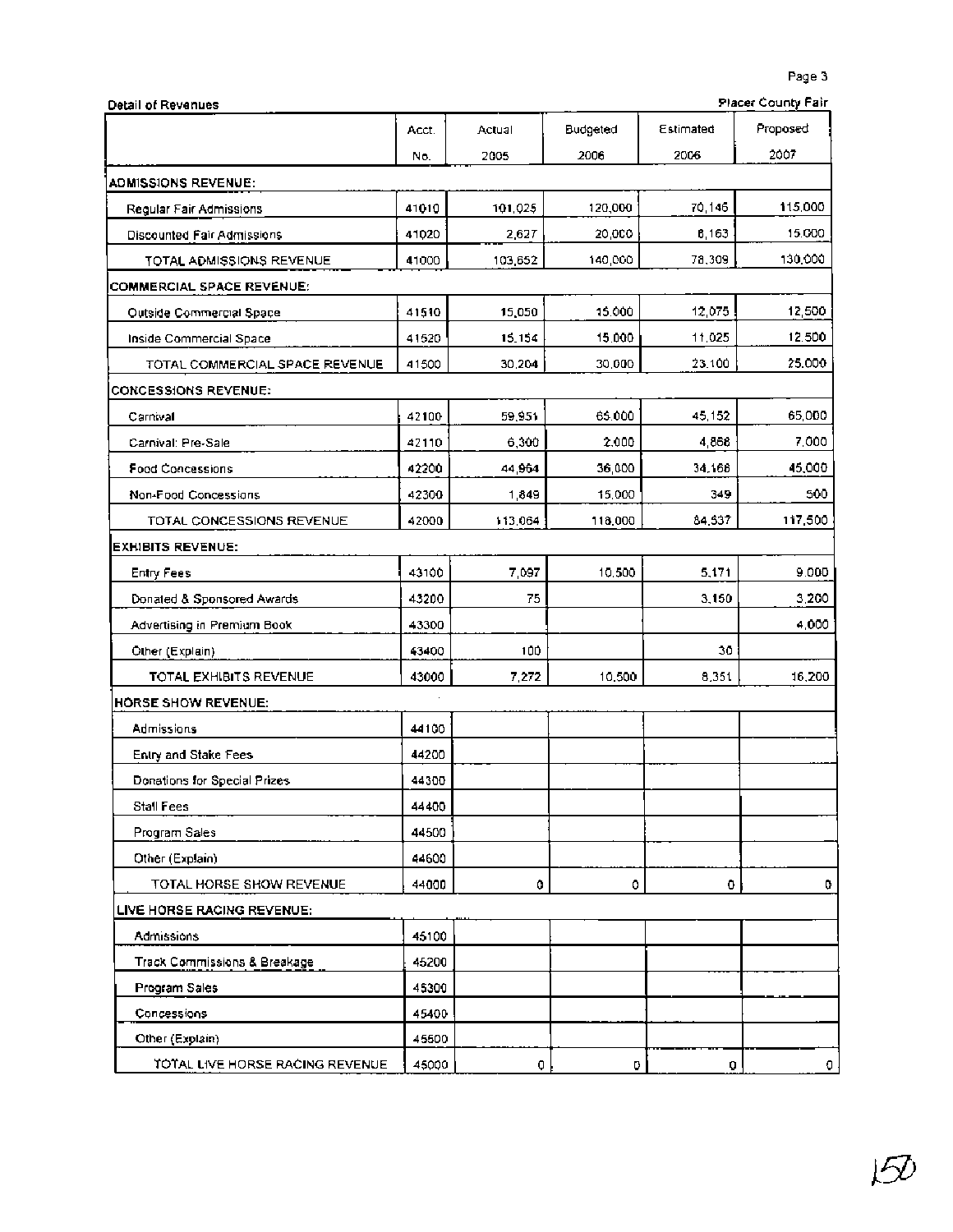|                                    | Acct. | Actual  | Budgeled | Estimated    | Proposed |
|------------------------------------|-------|---------|----------|--------------|----------|
|                                    | No.   | 2005    | 2006     | 2005         | 2007     |
| SATELLITE WAGERING REVENUE:        |       |         |          |              |          |
| TOTAL SATELLITE WAGERING REVENUE   | 45005 | ol      | o        | 0            | ٥        |
| <b>FAIR ATTRACTIONS REVENUE:</b>   |       |         |          |              |          |
| Rodeo Admissions                   | 46100 |         |          |              |          |
| Queen Pageant/Talent Show          | 46200 | 3,499   | 3.500    | 7,592        | 7,000    |
| 4 Wheel-Drive Pull Admissions      | 46300 |         |          |              |          |
| Destruction Derby Admissions       | 46400 | 1,990   | 5,000    | ٥            |          |
| Performances Admissions            | 46500 |         | 5,000    |              | 5,000    |
| Other Admissions (Explain)         | 46600 | 16,695  | 1,500    | 660          |          |
| TOTAL FAIR ATTRACTIONS REVENUE     | 46000 | 22,184  | 15,000   | 6,252        | 12,000   |
| MOTORIZED RACING REVENUE:          |       |         |          |              |          |
| TOTAL MOTORIZED RACING REVENUE     | 46109 | 588,209 | 569,500  | 550,228      | 589,000  |
| INTERIM ATTRACTIONS REVENUE:       |       |         |          |              |          |
| Performance Admissions             | 46209 |         |          |              |          |
| Other Admissions (List)            | 46309 |         |          |              |          |
| TOTAL INTERIM ATTRACTIONS REVENUE  | 46009 | O       | 0        | 0            |          |
| <b>MISCELLANEQUS FAIR REVENUE:</b> |       |         |          |              |          |
| Parking                            | 47100 | 23,320  | 22,000   | 16,945       | 22,000   |
| Fair Program Revenue               | 47200 |         |          |              |          |
| Utility Fee Reimbursement          | 47300 |         |          | 3,000        | 3,000    |
| Exhibit Guide Revenue              | 47400 |         |          |              |          |
| Stall Rentals (Fairtime)           | 47500 |         |          |              |          |
| Camping Fees (Fairtime)            | 47700 | 965     | 1,000    | 1,210        | 1,200    |
| Other (Explain)                    | 47800 | 860     | 500      | 35           |          |
| Sponsorships                       | 47900 | 28,814  | 30,000   | 20,463       | 20,000   |
|                                    |       |         |          |              |          |
|                                    |       |         |          |              |          |
| TOTAL MISCELLANEOUS FAIR REVENUE   | 47000 | 53,959  | 53,500   | 41.653       | 46,200   |
| MISCELLANEOUS NON-FAIR PROGRAMS:   |       |         |          |              |          |
| Admissions                         | 47105 |         |          |              |          |
| Commercial Exhibits                | 47205 |         |          |              |          |
| Concessions                        | 47305 |         |          |              |          |
| Exhibits                           | 47405 |         |          |              |          |
| Other (Explain)                    | 47505 |         |          |              |          |
|                                    |       |         |          |              |          |
| TOTAL MISC. NON-FAIR PROGRAMS      | 47005 | ٥       | ٥        | $\mathbf{o}$ | O,       |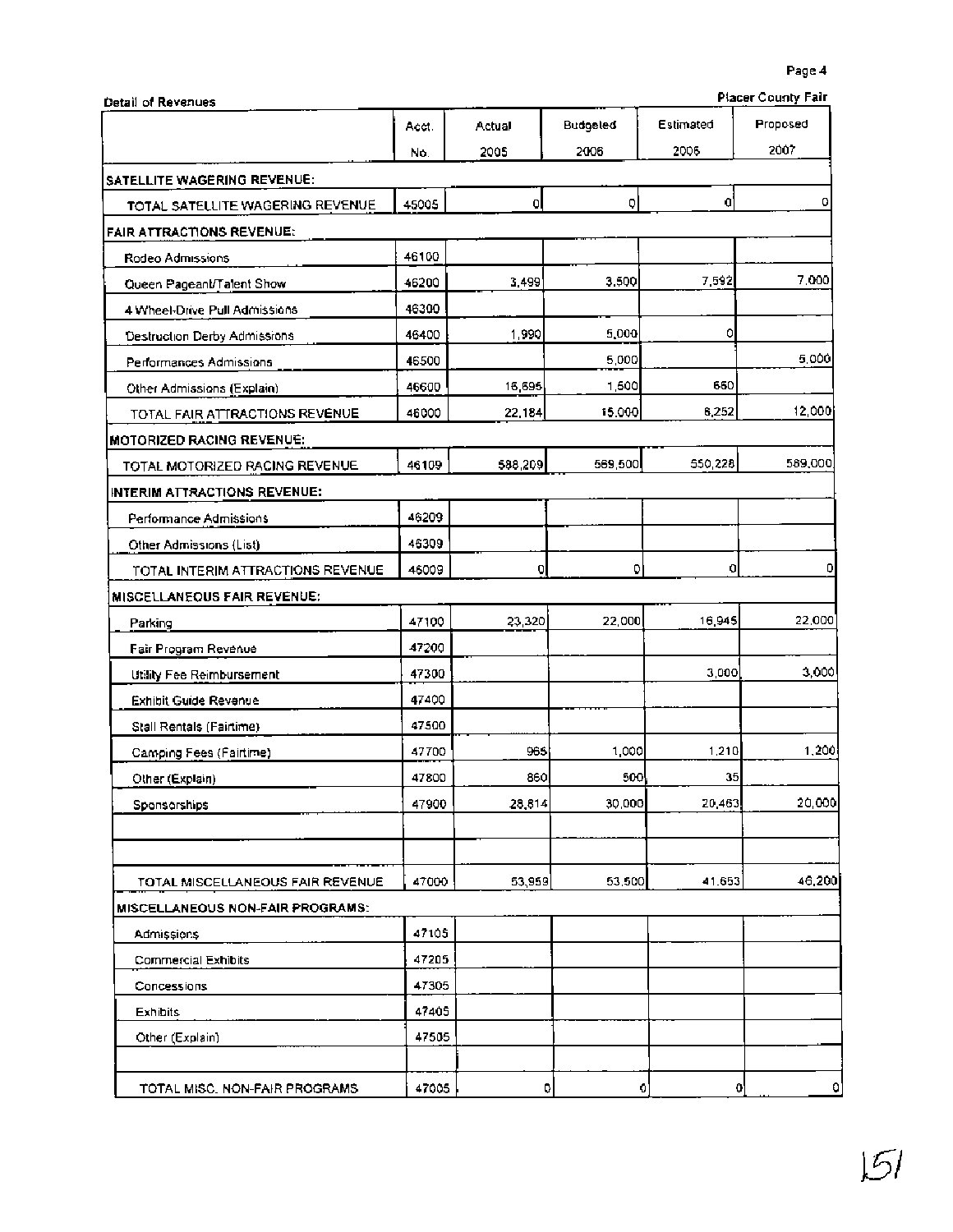|                                      |       |           |          |           | Page 5<br><b>Placer County Fair</b> |
|--------------------------------------|-------|-----------|----------|-----------|-------------------------------------|
| <b>Detail of Revenues</b>            | Acct. | Actual    | Budgeted | Estimated | Proposed                            |
|                                      | No.   | 2005      | 2006     | 2006      | 2007                                |
| INTERIM REVENUE:                     |       |           |          |           |                                     |
| Rental of Buildings                  | 48100 | 205,954   | 160,000  | 213.693   | 215,000                             |
| Grounds Rentals                      | 48200 | 177,606   | 170,000  | 87,815    | 90,000                              |
| Equipment Rentals                    | 46300 | 19.322    | 12,000   | 21,399    | 20.000                              |
| Concessions Revenue                  | 48400 | 2,030     |          | 4.006     | 4,000                               |
| Utility Fee Reimbursement            | 48500 | 4,265     | 10,000   | 14,306    | 13,500                              |
| Interim Parking Revenue              | 48600 | 3,000     | 1.500    | 11,500    | 10,000                              |
| Other Interim Revenue (List)         | 48700 | 25,381    | 15,000   | 47,266    | 45,000                              |
|                                      |       |           |          |           |                                     |
| TOTAL INTERIM REVENUE                | 48000 | 437,558   | 368,500  | 399,984   | 397,500                             |
| TOTAL PRIOR YEAR REVENUE ADJUSTMENT: | 49000 | $-41,950$ |          | 4,118     |                                     |
| OTHER OPERATING REVENUE:             |       |           |          |           |                                     |
| <b>Interest Earnings</b>             | 49510 | 10,014    | 6,000    | 8,962     | 8,500                               |
| Donations/Sponsorships (general)     | 49520 | 4,925     |          | 5,700     | 5,000                               |
| Other (Explain)                      | 49530 | 67,676    | 5,000    | 51,713    | 5,000                               |
| Gain on Sale of Asset                | 49540 |           | 5,000    | 2,700     | 1.500                               |
|                                      |       |           |          |           |                                     |
| TOTAL OTHER OPERATING REVENUE        | 49500 | 82,615    | 16,000   | 69,075    | 20,000                              |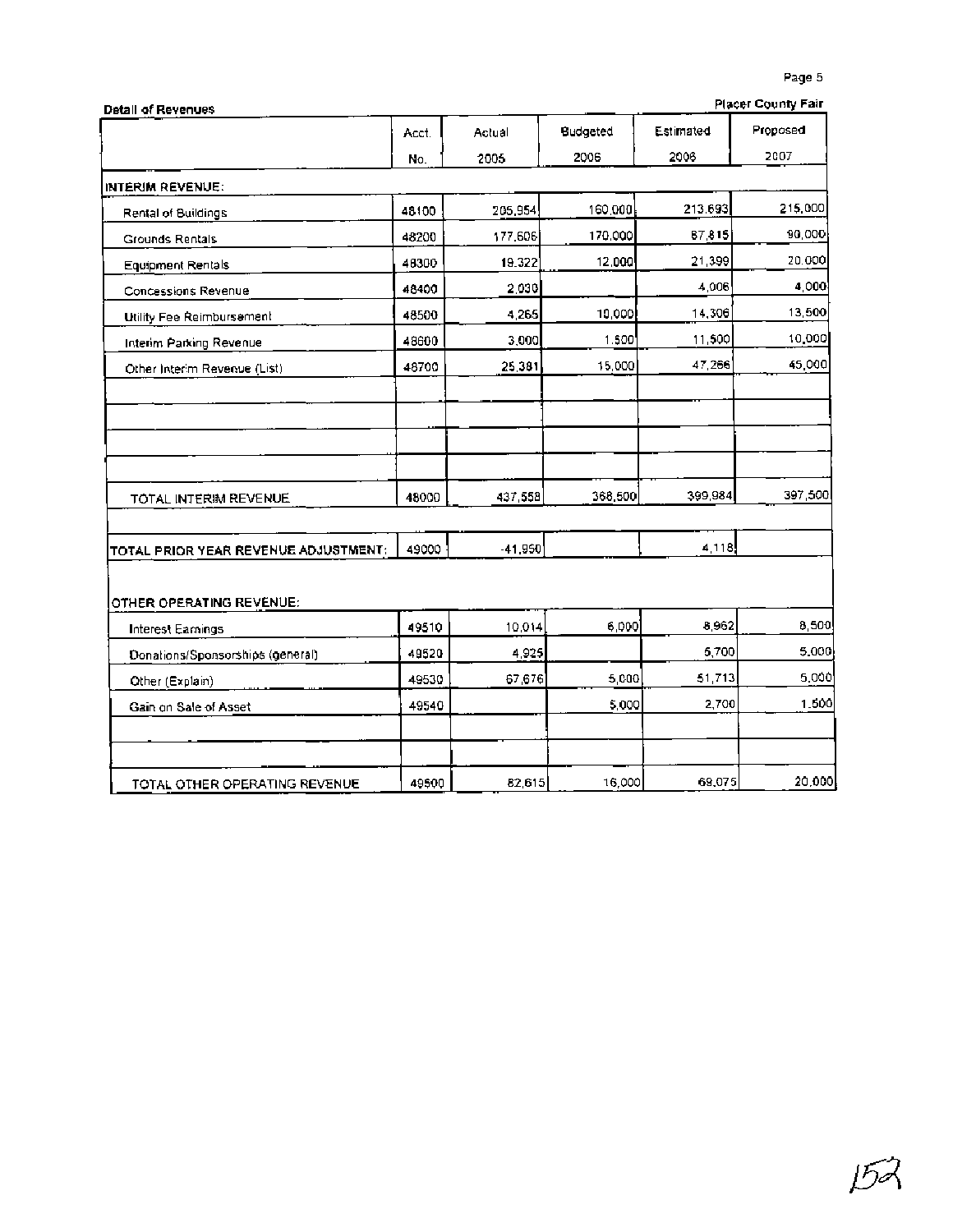|  | Detail of Expenditures |
|--|------------------------|
|--|------------------------|

| <b>Placer County Fair</b> |  |
|---------------------------|--|
|                           |  |

| Detail of Expenditures                         |       |         |          |           | <b>Placer County Fair</b> |
|------------------------------------------------|-------|---------|----------|-----------|---------------------------|
|                                                | Acct. | Actual  | Budgeted | Estimated | Proposed                  |
|                                                | No.   | 2005    | 2006     | 2006      | 2007                      |
| <b>ADMINISTRATION EXPENSE:</b>                 |       |         |          |           |                           |
| Salaries & Wages - Permanent                   | 50100 | 113,318 | 173.282  | 178.648   | 193,310                   |
| Salaries & Wages - Temporary                   | 50200 | 19.239  | 7,500    | 14,553    | 7,627                     |
| Compensated Absences Expense                   | 50300 | 3,100   | 6,149    | 4,119     | 2,839                     |
| Employee Benefits - Employer's Share           | 50310 | 13,752  | 19,886   | 11,846    | 20.252                    |
| Payroll Taxes                                  | 50320 | 9.765   | 11,660   | 14,780    | 15,372                    |
| Worker's Compensation Insurance                | 50330 | 6,702   | 9,039    | 11,000    | 11,554                    |
| Professional Services (Contractual)            | 50400 | 14,472  | 3.0001   | 4.059     | 1,200                     |
| Director's Expense                             | 50500 | 642     | 3,000    | 1,632     | 1,600                     |
| Traveling/Training Expense - Employees         | 50600 | 4.624   | 5,000    | 1,620     | 1,800                     |
| Office Supplies and Expense                    | 50700 | 16,629  | 15,000   | 6,700     | 7,500                     |
| Telephone and Postage                          | 50800 | 17,187  | 16,000   | 14,030    | 15,000                    |
| Dues and Subscriptions                         | 50900 | 3,875   | 5,000    | 3,981     | 4,000                     |
| Insurance (General Liability)                  | 51000 | 3,932   | 17,000   | 28,236    | 31,500                    |
| Other (Explain)                                | 51100 | 31,736  | 10,000   | 8.710     | 8,500                     |
| Unemployment Insurance (Non-reimbursed)        | 51200 | 1,726   | 2,500    | 1,151     | 1,750                     |
| Audit Expense                                  | 51300 |         | 2,500    |           |                           |
| Current Year Bad Debt Expense                  | 51400 | 10,000  |          |           |                           |
| TOTAL ADMINISTRATION EXPENSE                   | 50000 | 270.699 | 306,517  | 305,065   | 324.003                   |
| <b>MAINTENANCE &amp; GENERAL OPERATIONS:</b>   |       |         |          |           |                           |
| Salaries & Wages - Permanent                   | 52100 | 96,645  | 114,832  | 130,122   | 135,326                   |
| Salaries & Wages - Temporary                   | 52200 | 32,724  | 13,104   | 18,821    | 10,400                    |
| <b>Employee Benefits</b>                       | 52210 | 5,847   | 9,000    | 9,935     | 14,676                    |
| Payroll Taxes                                  | 52220 | 9,043   | 8,252    | 11,394    | 11,148                    |
| Worker's Compensation Insurance                | 52230 | 6,206   | 6,397    | 4,722     | 8,379                     |
| Professional Services (Contractual)            | 52300 | 1,727   | 3,000    | ٥         | 0                         |
| Taxes                                          | 52400 | 813     |          | 1,247     | 1,500                     |
| Rental - Maintenance Equipment                 | 52500 | 6,122   | 10,000   | 3,775     | 3,000                     |
| Rental - Public Address & Intercom             | 52600 |         |          |           |                           |
| Temporary Electrical Work (Contractual)        | 52700 | 880)    |          |           |                           |
| Light, Heat, Water and Power                   | 52000 | 63,973  | 75,000   | 61,111    | 64,000                    |
| Maintenance of Equipment - Supplies & Expense  | 52900 | 19,379  | 20,000   | 19,783    | 20,000                    |
| Maint, of Bldgs, & Grounds- Supplies & Expense | 53000 | 68,501  | 80,000   | 57,116    | 58,000                    |
| Trash Removal, Clean up (Contractual).         | 53100 | 14,809  | 20,000   | 12,663    | 14,000                    |
| Other (Explain)                                | 53200 | 2,388   |          | 200       |                           |
| Special Repairs & Maintenance (List)           | 53300 | 10.000  |          | 5,966     | 4,000                     |
| TOTAL MAINTENANCE EXPENSE                      | 52001 | 339,058 | 359,585  | 336.855   | 344.429                   |

 $\frac{344.429}{53}$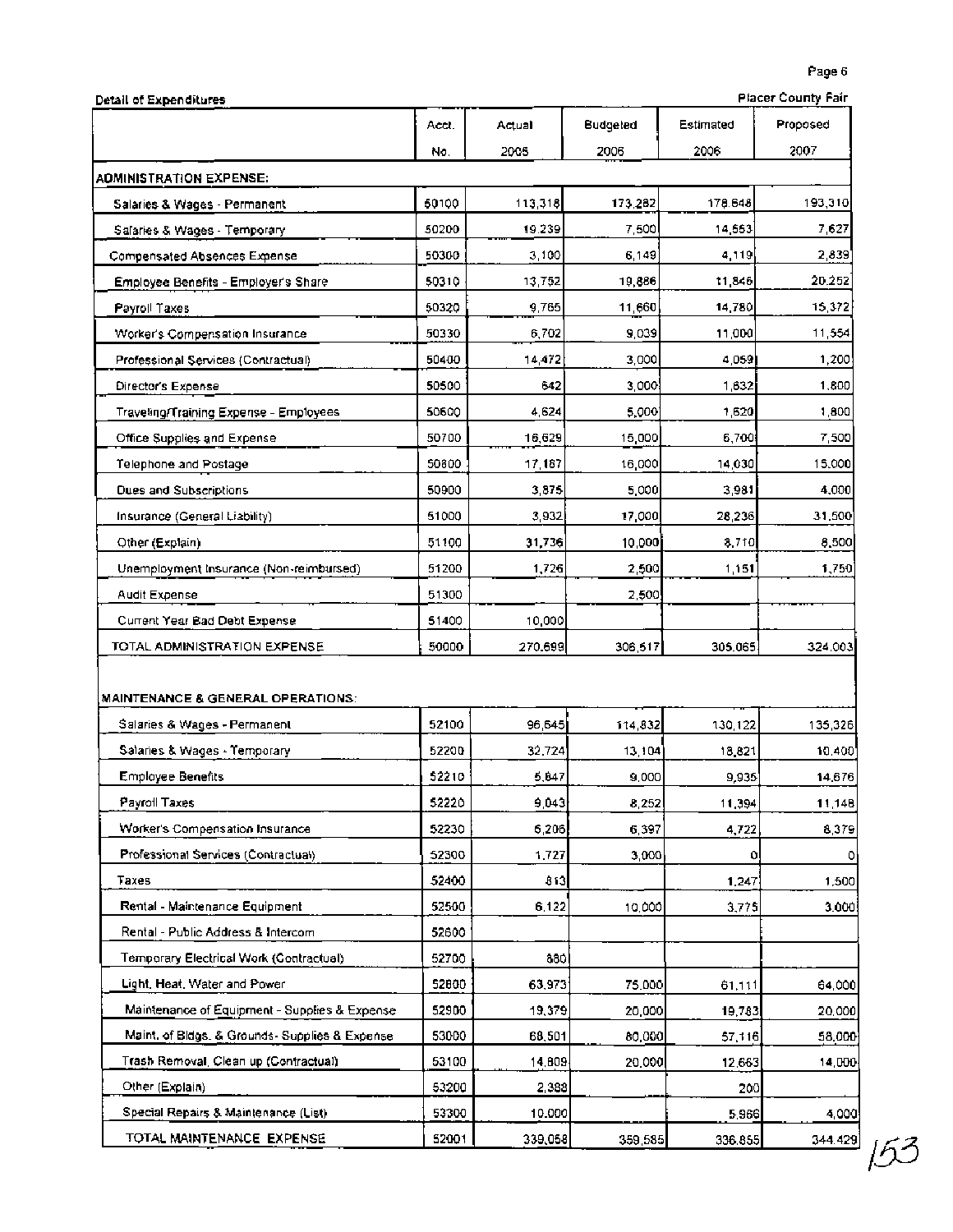| Detail of Expenditures                     |                |        |          |           | <b>Placer County Fair</b> |
|--------------------------------------------|----------------|--------|----------|-----------|---------------------------|
|                                            | Accl.          | Actual | Budgeted | Estimated | Proposed                  |
|                                            | No.            | 2005   | 2006     | 2006      | 2007                      |
| PUBLICITY EXPENSE:                         |                |        |          |           |                           |
| Salaries & Wages - Permanent               | 54100          |        |          |           |                           |
| Salaries & Wages - Temporary               | 54101          | 11879  |          |           |                           |
| <b>Emoloyee Benefits</b>                   | 54110          |        |          |           |                           |
| Payroll Taxes                              | 54123          | 909    |          |           |                           |
| Worker's Compensation Insurance            | 54130          | 624    |          |           |                           |
| Professional Services (Contractual)        | 54200          | 360    | 8,500    | 6,710     | 7,200                     |
| Supplies and Expense                       | 54300          | 5,435  | 5,000    | o         | 500                       |
| Advertising                                | 54400          | 29,889 | 45,000   | 49.727    | 48,000                    |
| Promotional Expense                        | 54500          | 1,787  | 2,500    | 2,173     | 2.000                     |
| Public Relations Expense                   | 54600          | 35     |          | 4963      | 4.000                     |
| Pre-Fair Events                            | 54700          |        |          |           |                           |
| Other (Explain)                            | 54800          | 2,276  | 1,000    | 747       | 1,000                     |
| TOTAL PUBLICITY EXPENSE                    | 54000          | 53,193 | 62,000   | 64,320    | 62,700                    |
| ATTENDANCE OPERATIONS:                     |                |        |          |           |                           |
| Salaries & Wages - Permanent               | 56100          |        |          | 1,750     |                           |
| Salaries & Wages - Temporary               | 56101          | 16,369 | 8,000    | 16830     | 17,000                    |
| Employee Benefits                          | 56110          |        |          |           |                           |
| Payroll Taxes                              | 56120          | 1,096  | 700      | 1,425     | 1,301                     |
| Worker's Compensation Insurance            | 56130          | 752    | 500      |           | 978                       |
| Professional Services (Contractual)        | 55200          | 22,658 | 25,000   | 22,232    | 25,00C                    |
| Supplies and Expense                       | 56300          | 6,325  | 6,000    | 9,475     | <b>B.SDO</b>              |
| Other (Explain)                            | 56400          | 179    |          | 4,559     | 5,000                     |
| TOTAL ATTENDANCE OPERATIONS                | 56000          | 47,380 | 40,200   | 56,272    | 57,779                    |
| MISCELLANEOUS FAIR EXPENSE:                |                |        |          |           |                           |
| Parking Lot - % paid to contractor         | 57100          | 2,700  | 3,000    |           |                           |
| Parking Lot - Salaries & Wages - Permanent | 57101          |        |          |           |                           |
| Parking Lot - Salaries & Wages - Temporary | 57102          |        |          |           |                           |
| Program Expense                            | 57200          |        |          |           |                           |
| Utility Fees                               | 57300          | 9,351  | 10,000   | 17.576    | 17,500                    |
| Exhibit Guide                              | 57400          | 3,430  | 3,000    |           | 3,000                     |
| Stall Expense                              | 57500          | 5,615  | 5,000    | 6,640     | 5,000                     |
| Sponsorships                               | 57700          | 886    | 2,000    | 1,351     | 1.250                     |
| Othe (Explain)                             | 57800          | 23,395 | 10,000   | 22.522    | 20.000                    |
| Commercial Exhibits & Concessions          | 57900          | 6,443  | 5,000    | 1445      | 1,000                     |
| TOTAL MISCELLANEOUS FAIR                   | 57000          | 51,820 | 36,000   | 49 634    | 47,750                    |
| MISCELLANEOUS NON-FAIR PROGRAMS:           |                |        |          |           |                           |
| Salaries & Wages - Permanent               | 57105          |        |          |           |                           |
| Salaries & Wages - Temporary               | 57106          |        |          |           |                           |
| <b>Employee Benefits</b>                   | 57115          |        |          |           |                           |
| Payroll Taxes                              | 57125          |        |          |           |                           |
| Worker's Compensation Insurance            |                |        |          |           |                           |
|                                            | 57135<br>57205 |        |          |           |                           |
| Supplies & Expense<br><b>Publicity</b>     |                |        |          |           |                           |
|                                            | 57305          |        |          |           |                           |
| Attendance<br>Exhibits                     | 57405          |        |          |           |                           |
|                                            | 57505          |        |          |           |                           |
| Other (Explain)                            | 57605          | 35,127 | 35,000   | 29,128    | 35,000                    |
| TOTAL MISC NON-FAIR PROGRAMS               | 57005          | 35,127 | 35,000   | 29,126    | 35,000                    |

154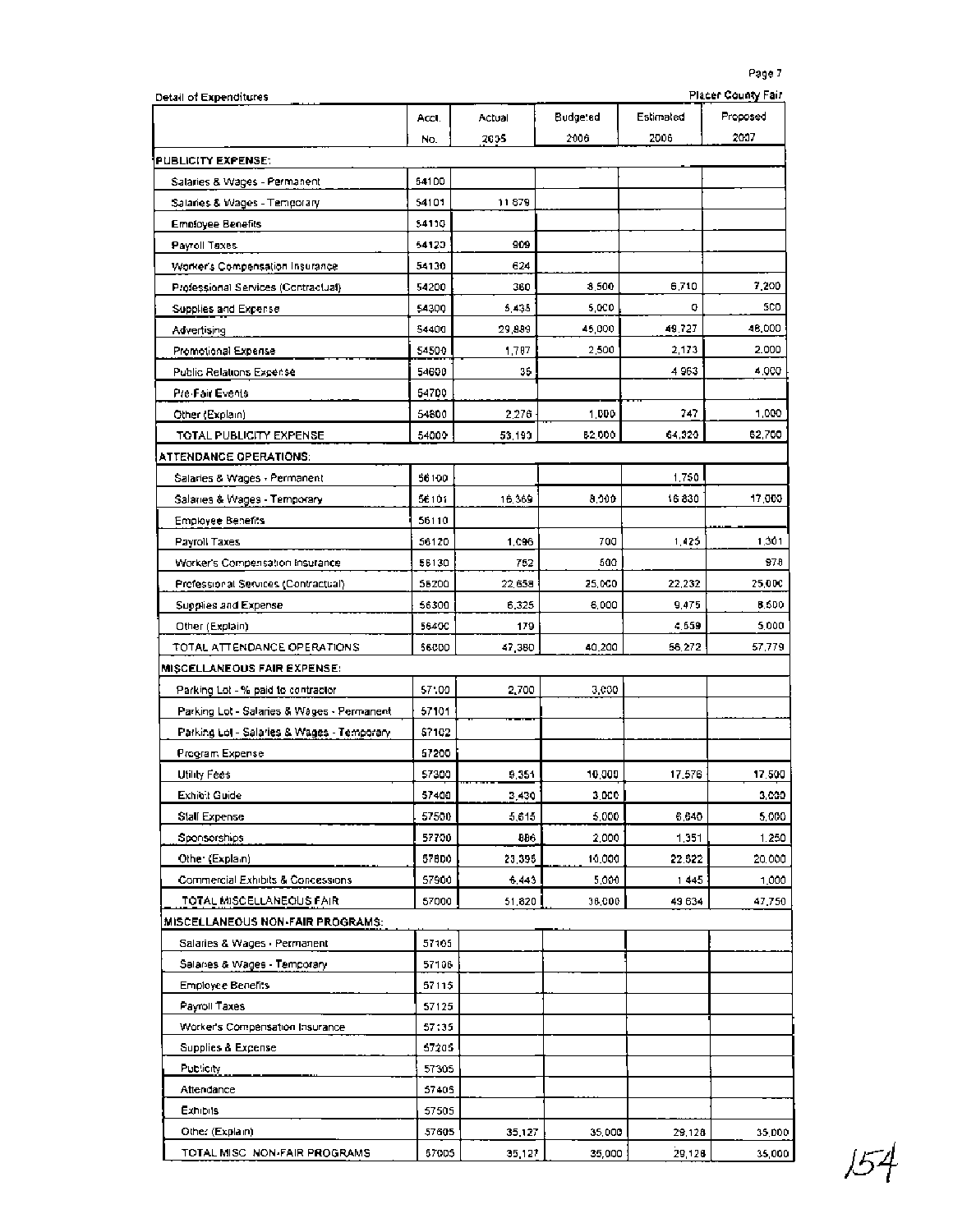| Placer County Fair<br>Details of Expenditures |       |        |          |           |          |
|-----------------------------------------------|-------|--------|----------|-----------|----------|
|                                               | Acct. | Actual | Budgeted | Estimated | Proposed |
|                                               | No.   | 2005   | 2006     | 2006      | 2007     |
| PREMIUMS EXPENSE (Excluding Horse Show):      |       |        |          |           |          |
| Cash Awards                                   | 58100 | 18.895 | 21,000   | 15,514    | 19,000   |
| Trophies, Medals, Ribbons                     | 58200 | 3,528  | 3.500    | 4.969     | 3,500    |
| Sponsored Cash Awards                         | 58300 |        |          |           |          |
| Sponsored Trophies, Medals, Ribbons           | 58400 |        |          |           |          |
| Other Awards (Explain)                        | 58500 | 6,308  | 4,000    | 697       | 800      |
| TOTAL PREMIUM EXPENSE                         | 58000 | 28,731 | 28,500   | 21,180    | 23,300   |
| <b>EXHIBITS EXPENSE:</b>                      |       |        |          |           |          |
| Salaries & Wages - Permanent                  | 63100 |        |          |           |          |
| Salaries & Wages - Temporary                  | 63101 | 3,644  | 6,000    | 8,003     | 20,560   |
| <b>Employee Benefits</b>                      | 63110 |        |          |           |          |
| Payroll Taxes                                 | 63120 | 279    | 400      | 612       | 1,573    |
| Worker's Compensation Insurance               | 63130 | 191    | 250      |           | 1,182    |
| Judges (Contractual)                          | 63200 | 4.459  | 4,500    | 3.068     | 3,100    |
| Professional Services - Other (Contractual)   | 63300 | 6,407  | 7.000    | 5.414     | 3,000    |
| Supplies and Expense                          | 63400 | 2.921  | 4,000    | 4,701     | 4,500    |
| Tent & Booth Rental                           | 63500 |        |          |           |          |
| Decorations                                   | 63600 |        |          |           |          |
| Other (Explain)                               | 63700 | 4,120  | 5,000    | 5,265     | 1,500    |
| TOTAL EXHIBITS EXPENSE                        | 63000 | 22.021 | 27,150   | 27,063    | 35,415   |
| HORSE SHOW EXPENSE (Including Premiums):      |       |        |          |           |          |
| Salaries & Wages - Permanent                  | 64100 |        |          |           |          |
| Salaries & Wages - Temporary                  | 64101 |        |          |           |          |
| <b>Employee Benefits</b>                      | 64110 |        |          |           |          |
| Payroll Taxes                                 | 64120 |        |          |           |          |
| Worker's Compensation Insurance               | 64130 |        |          |           |          |
| Judges (Contractual)                          | 64200 |        |          |           |          |
| Professional Services - Other (Contractual)   | 64300 |        |          |           |          |
| Supplies and Expense                          | 64400 |        |          |           |          |
| Cattle Fees                                   | 64500 |        |          |           |          |
| Other (Explain)                               | 64600 |        |          |           |          |
| Tent & Booth Rental                           | 64610 |        |          |           |          |
| Decorations                                   | 64620 |        |          |           |          |
| Cash Awards                                   | 64710 |        |          |           |          |
| Trophies, Medals, Ribbons                     | 64720 |        |          |           |          |
| Sponsored Cash Awards                         | 64730 |        |          |           |          |
| Sponsored Trophies, Medals, Ribbons           | 64740 |        |          |           |          |
| TOTAL HORSE SHOW EXPENSE                      | 64000 | Ō      |          | ٥İ<br>Q   | 0        |

155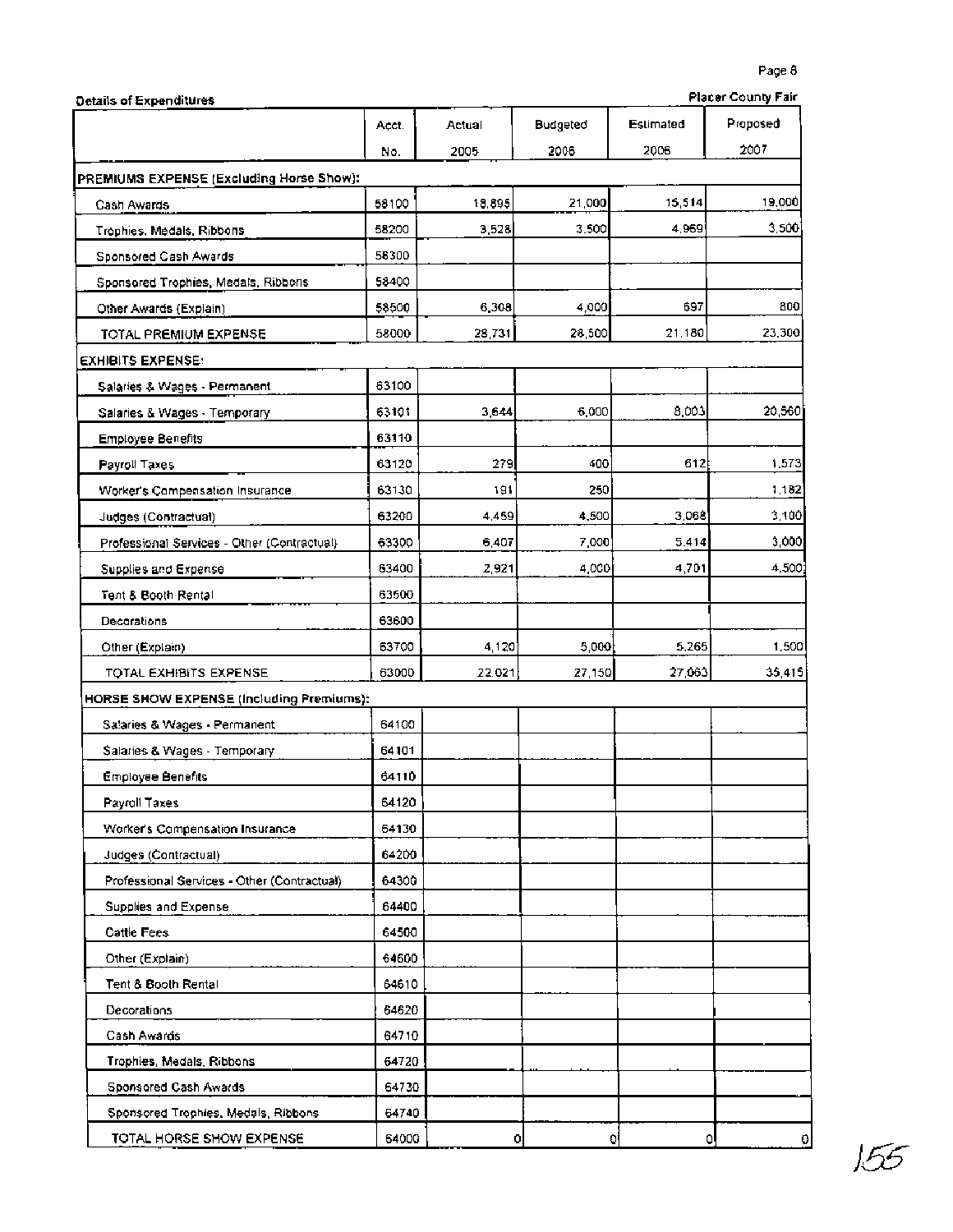| <b>Detail of Expenditures</b>       |       |         |          |           | <b>Placer County Fair</b> |
|-------------------------------------|-------|---------|----------|-----------|---------------------------|
|                                     | Acct. | Aclual  | Budgeted | Estimated | Proposed                  |
|                                     | No.   | 2005    | 2006     | 2006      | 2007                      |
| HORSE RACING EXPENSE (LIVE):        |       |         |          |           |                           |
| Salanes & Wages (Non Pari-Mutuei)   | 65100 |         |          |           |                           |
| Salaries & Wages (Pari-Mutuel)      | 65200 |         |          |           |                           |
| <b>Employee Benefils</b>            | 65210 |         |          |           |                           |
| Payroll Taxes                       | 65220 |         |          |           |                           |
| Worker's Compensation Insurance     | 65230 |         |          |           |                           |
| Professional Services (Contractual) | 65300 |         |          |           |                           |
| Supplies and Expense                | 65400 |         |          |           |                           |
| Rental - Totalisator Equipment      | 65600 |         |          |           |                           |
| Rental - Other Equipment            | 65700 |         |          |           |                           |
| Other (Explain)                     | 65800 |         |          |           |                           |
| TOTAL RACING EXPENSE (LIVE)         | 65000 | 0       | o        | 0         |                           |
| SATELLITE WAGERING EXPENSE:         |       |         |          |           |                           |
| TOTAL SATELLITE WAGERING            | 65005 | o       | ō        | ol        | Ů                         |
| <b>FAIR ENTERTAINMENT EXPENSE:</b>  |       |         |          |           |                           |
| Salaries & Wages - Permanent        | 66100 |         |          |           |                           |
| Salaries & Wages - Temporary        | 66101 |         |          |           |                           |
| <b>Employee Benefits</b>            | 66110 |         |          |           |                           |
| Payroll Taxes                       | 66120 |         |          |           |                           |
| Worker's Compensation Insurance     | 66130 |         |          |           |                           |
| Professional Services (Contractual) | 66200 | 19,650  | 20,000   | 27,815    | 28,000                    |
| Supplies and Expense                | 66300 | 7,633   | 8.000    | 1,251     | 1,500                     |
| Rodeo                               | 66400 | 4,500   |          |           |                           |
| Grounds Entertainment               | 66500 | 85,225  | 80,000   | 66,825    | 65,000                    |
| Grandstand Entertainment            | 66600 | 10,500  | 25,000   | 2,500     | 15,000                    |
| Other (Explain)                     | 66700 | 18,094  | 10,000   | 11,659    | 10,000                    |
| TOTAL FAIR ENTERTAINMENT            | 66000 | 145,602 | 143,000  | 110,049   | 119,500                   |
| <b>MOTORIZED RACING EXPENSE:</b>    |       |         |          |           |                           |
| TOTAL MOTORIZED RACING EXPENSE      | 66109 | 383,827 | 397,325  | 358,511   | 372,146                   |
| INTERIM ENTERTAINMENT EXPENSE:      |       |         |          |           |                           |
| Salaries & Wages - Permanent        | 66208 |         |          |           |                           |
| Salaries & Wages - Temporary        | 66209 |         |          |           |                           |
| <b>Employee Benefits</b>            | 66219 |         |          |           |                           |
| Payroll Taxes                       | 66229 |         |          |           |                           |
| Worker's Compensation Insurance     | 66239 |         |          |           |                           |
| Supplies & Expense                  | 66309 |         |          |           |                           |
| Concerts (List)                     | 66609 |         |          |           |                           |
| Other (Explain)                     | 66809 |         |          |           |                           |
| TOTAL INTERIM ENTERTAINMENT         | 66009 | 0       |          | 0<br>o    | 0                         |

 $156$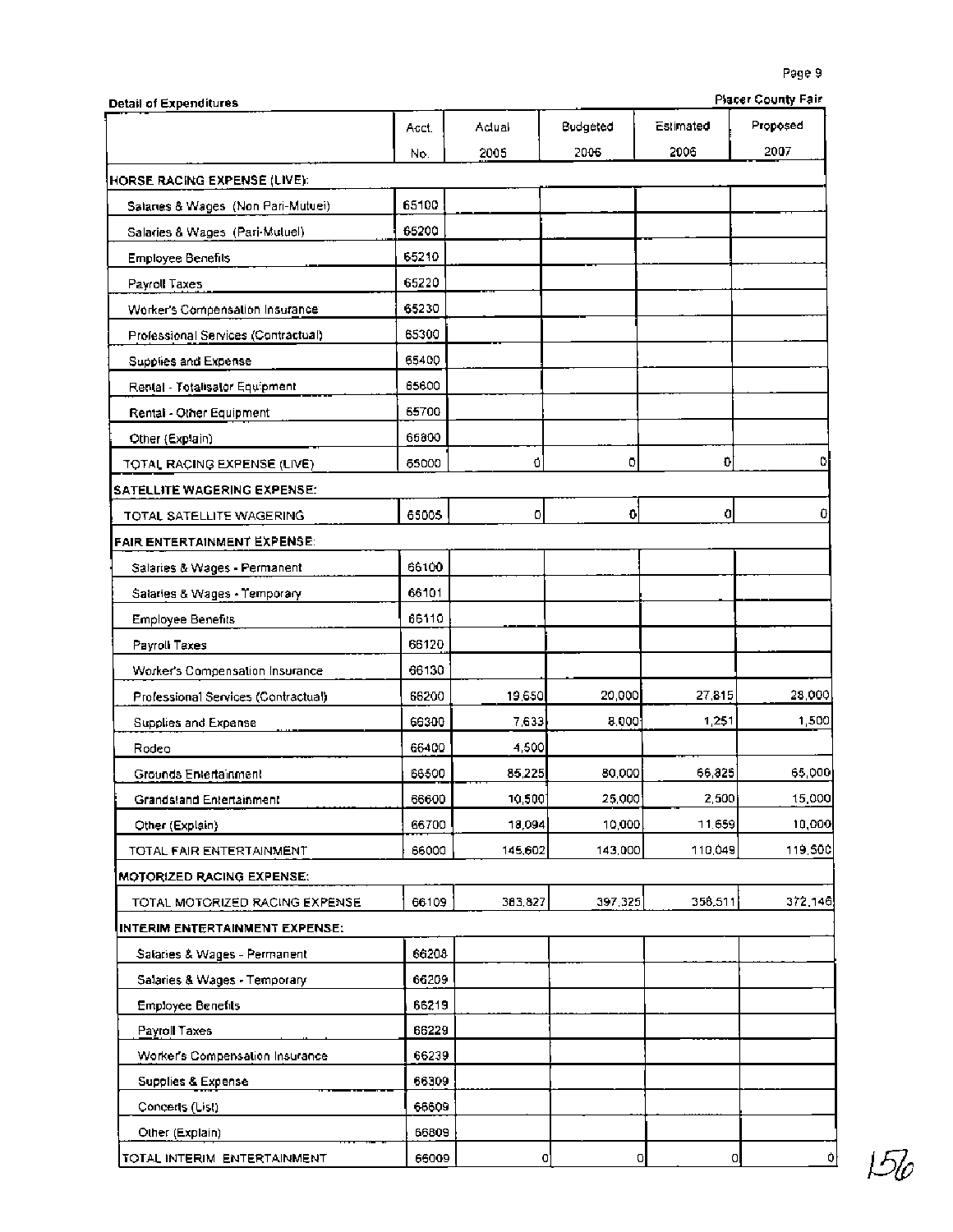| Detail of Expenditures                                                                         |       |        |          |           | Placer County Pair |
|------------------------------------------------------------------------------------------------|-------|--------|----------|-----------|--------------------|
|                                                                                                | Acct. | Actual | Budgeted | Estimated | Proposed           |
|                                                                                                | No.   | 2005   | 2006     | 2006      | 2007               |
| NON-CAPITALIZED EQUIPMENT EXPENSE (LIST) (Cost less than \$5,000 and life less than one year): |       |        |          |           |                    |
|                                                                                                |       | 25,952 | ٥        | 11,153    |                    |
| Computers                                                                                      |       |        |          |           | 4,000              |
| Check Verification System                                                                      |       |        |          |           | 2,000              |
| Wi-Fi Network                                                                                  |       |        |          |           | 4,500              |
| 220V Welder                                                                                    |       |        |          |           | 3,000              |
| Miscellaneous                                                                                  |       |        |          |           | 1,000              |
|                                                                                                |       |        |          |           |                    |
|                                                                                                |       |        |          |           |                    |
| TOTAL EQUIPMENT EXPENSE                                                                        | 72300 | 25.952 | 0I       | 11,153    | 14,500             |
| PRIOR YEAR OPERATING EXPENSE ADJUSTMENT:                                                       |       |        |          |           |                    |
| General Expense Adjustments                                                                    | 80010 | 4,995  | $\cdot$  | $-1,924$  |                    |
| <b>Bad Debt Expense</b>                                                                        | 80020 | 19.500 | К.       |           | $\cdot$            |
| PRIOR YEAR EXPENDITURE                                                                         | 80000 | 24,495 |          | $-1,924$  | чV                 |
| <b>CASH SHORTAGES &amp; OVERAGES:</b>                                                          |       |        |          |           |                    |
| <b>Ticket Sales</b>                                                                            | 85100 | $-32$  |          | 174       |                    |
| Souvenir Sales                                                                                 | 85200 |        |          |           |                    |
| Merchandise Sales                                                                              | 85500 |        | Ŧ.,      |           |                    |
| Other (Explain)                                                                                | 85900 | 25     |          |           |                    |
| CASH (OVER)/UNDER                                                                              | 65000 | -7     |          | 174       |                    |
| DEPRECIATION EXPENSE: (To Sch 2 and Pg. 1)                                                     | 90000 | 19,269 | 6,000    | 36,771    | 38,333             |
| <b>OTHER OPERATING EXPENSE:</b>                                                                |       |        |          |           |                    |
| Loss on Sale of Asset                                                                          | 94010 |        |          |           |                    |
| Olber (Flex Capital Oper Expenses, etc) (From Sched 3B)                                        | 94500 |        |          |           |                    |
| TOTAL OTHER OPERATING EXPENSE                                                                  | 94000 | 0.     | 0        | ٥I        | 0                  |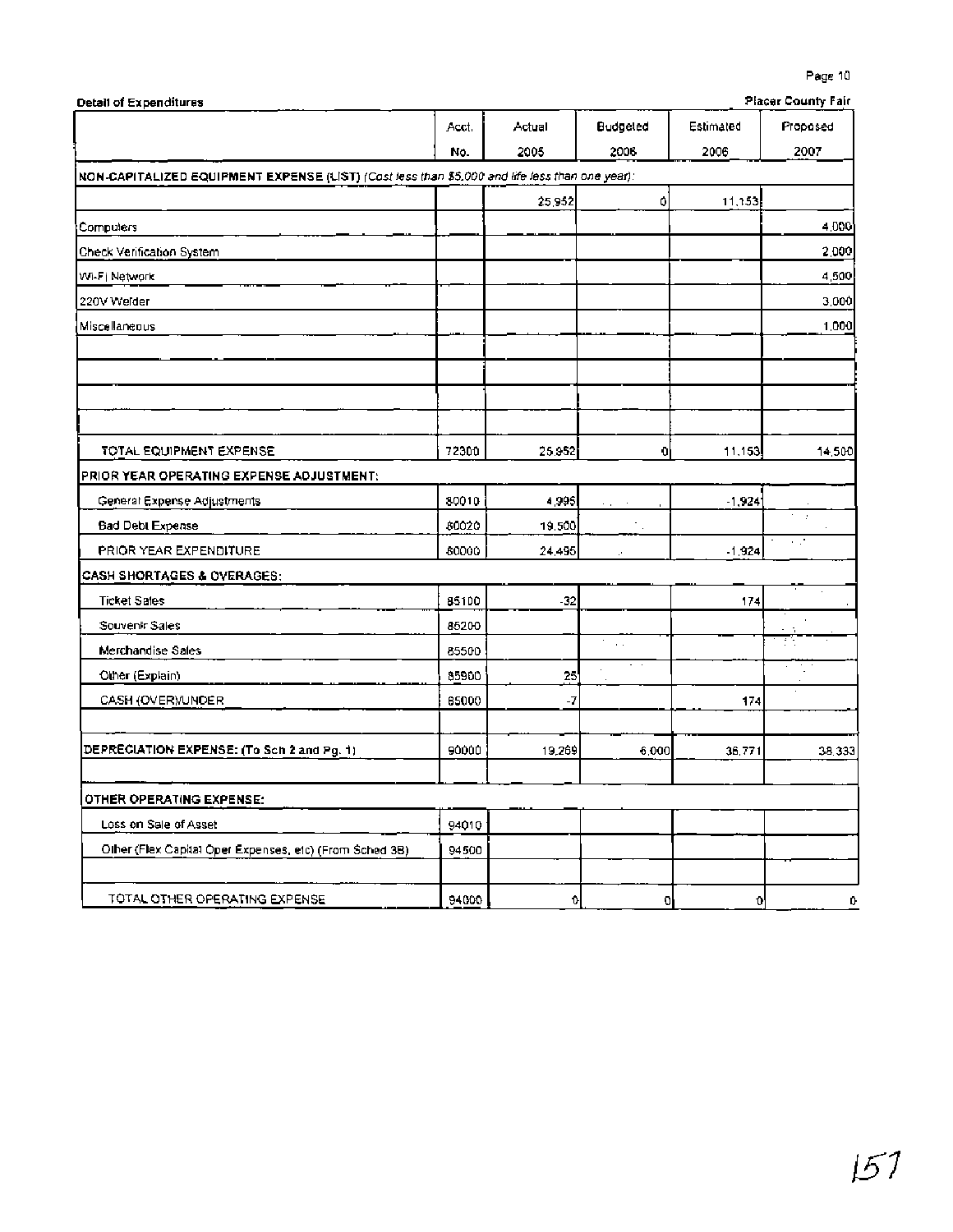| Variance Report              |       | Automatically prepared                |          |            |            |            |                                       | Placer County Fair   |
|------------------------------|-------|---------------------------------------|----------|------------|------------|------------|---------------------------------------|----------------------|
|                              | Acct. | Budgeted vs.<br>Estimated Fluctuation |          | 2006       | 2006       | 2007       | Estimated vs.<br>Proposed Fluctuation |                      |
|                              | No.   | \$ Change                             | % Change | Budgeted   | Estimated  | Proposed   |                                       | \$ Change   % Change |
| <b>OPERATING REVENUES:</b>   |       |                                       |          |            |            |            |                                       |                      |
| Admissions to Grounds        | 41000 | -61,691                               | $-44.1%$ | 140,000    | 78,309     | 130,000    | 51,691                                | 66.0%                |
| Commercial Space             | 41500 | $-6,900$                              | $-23.0%$ | 30,000     | 23,100     | 25,000     | 1,900                                 | 8.2%                 |
| Concessions                  | 42000 | $-33,463$                             | $-28.4%$ | 118,000    | 84.537     | 117,500    | 32,963                                | 39.0%                |
| Exhibits                     | 43000 | $-2,150$                              | $-20.5%$ | 10,500     | 8,351      | 16,200     | 7,850                                 | 94.0%                |
| Horse Show                   | 44000 |                                       | #DIV/0!  |            |            |            |                                       | #DIV/0!              |
| Horse Racing (Live)          | 45000 |                                       | #DIV/0!  |            |            |            |                                       | #DIV/01              |
| Satellite Wagering           | 45005 |                                       | #DIV/0!  |            |            |            |                                       | #DIV/0"              |
| Fair Attractions             | 46000 | $-6,748$                              | -45.0%   | 15.000     | 8,252      | 12,000     | 3,748                                 | 45.4%                |
| Motorized Racing             | 46109 | $-19,273$                             | $-3.4%$  | 569,500    | 550 228    | 589,000    |                                       |                      |
| Interim Attractions          | 46009 |                                       | #DIV/0*  |            |            |            |                                       | #DIV/0!              |
| Miscellaneous Fair           | 47000 | $-11,847$                             | -22.1%   | 53,500     | 41,653     | 46.200     | 4,547                                 | 10.9%                |
| Misc. Non-Fair Programs      | 47005 |                                       | #DIV/0!  |            |            |            |                                       | #DIV/0!              |
| Interim Revenue              | 48000 | 31,484                                | 8.5%     | 368,500    | 399,984    | 397,500    | $-2,484$                              | $-0.6%$              |
| Prior Year Revenue Adj.      | 49000 | 4,118                                 | #DIV/0!  |            | 4,118      |            | $-4,118$                              | $-100.0%$            |
| Other Operating Revenue      | 49500 | 53,075                                | 331.7%   | 16,000     | 69,075     | 20,000     | $-49.075$                             | $-71.0%$             |
| TOTAL OPERATING REVENUES     |       | -53,394                               | $-4.0%$  | 1,321,000  | 1,267,606  | 1,353,400  | 85,794                                | 6.6%                 |
| OPERATING EXPENDITURES:      |       |                                       |          |            |            |            |                                       |                      |
| Administration               | 50000 | $-1,452$                              | $-0.5%$  | 306,517    | 305,065    | 324,003    | 18,938                                | 6.2%                 |
| Mainlenance & Gen Ops        | 52000 | $-22,730$                             | $-6.3%$  | 359,585    | 336,855    | 344,429    | 7,574                                 | 2.2%                 |
| Publicity                    | 54000 | 2,320                                 | 37%      | 62.000     | 64,320     | 62,700     | $-1,620$                              | $-2.5%$              |
| Attendance Operations        | 56000 | 16,072                                | 40.0%    | 40,200     | 56,272     | 57,779     | 1,507                                 | 2.7%                 |
| Miscellaneous Fair           | 57000 | 11,634                                | 30.6%    | 38.000     | 49.634     | 47,750     | $-1,884$                              | $-3.8%$              |
| Misc. Non-Fair Programs      | 57005 | $-5,872$                              | $-16.8%$ | 35,000     | 29,128     | 35,000     | 5,872                                 | 20.2%                |
| Premiums                     | 58000 | $-7,320$                              | $-25.7%$ | 28,50D     | 21,180     | 23,300     | 2,120                                 | 10.0%                |
| <b>Exhibits</b>              | 63000 | -87                                   | $-0.3%$  | 27,150     | 27,063     | 35,415     | 8,352                                 | 30.9%                |
| Horse Show                   | 64000 |                                       | #DIV/0!  |            |            |            |                                       | #DIV/0!              |
| Horse Racing (Live)          | 65000 |                                       | #DIVIO!  |            |            |            |                                       | #DIV/0!              |
| Satellite Wagering           | 65005 |                                       | #DIV/0!  |            |            |            |                                       | #DIV/0!              |
| Fair Entertainment Expense   | 66000 | $-32,951$                             | $-23.0%$ | 143,000    | 110,049    | 119.500    | 9,451                                 | 8.6%                 |
| Motorized Racing             | 66109 | $-38.814$                             | $-9.8%$  | 397,325    | 358,511    | 372,146    | 13,635                                | 3.8%                 |
| Interim Entertainment Exp.   | 66009 |                                       | #DIV/C!  |            |            |            |                                       | #DIVI0!              |
| Equipment (Funded by Fair)   | 72300 | 11,153                                | #DIV/0!  |            | 11,153     | 14,500     | 3,347                                 | 30.0%                |
| Prior Year Expense Adj       | 80000 | $-1,924$                              | #DIV/D!  |            | $-1,924$   |            | 1,924                                 | $-100.0%$            |
| Cash (over/under)            | 85000 | 174                                   | #DIV/0!  |            | 174        |            | -174                                  | $-100.0\%$           |
| Depreciation                 | 90000 | 30,771                                | 5129%    | 6,000      | 36,771     | 38,333     | 1,562                                 | 4.2%                 |
| Other Operating Expense      | 94000 |                                       | #DIV/0!  |            |            |            |                                       | #DIV/0!              |
| TOTAL OPERATING EXPENDITURES |       | -39.026                               | $-2.7%$  | 1,443,277  | 1,404,251  | 1,474,854  | 70,603                                | 5.0%                 |
|                              |       |                                       |          |            |            |            |                                       |                      |
| <b>NET EFFECT</b>            |       | $-14.368$                             | 11.8%    | $-122,277$ | $-136,645$ | $-121,454$ | 15,191                                | ٥                    |

Юδ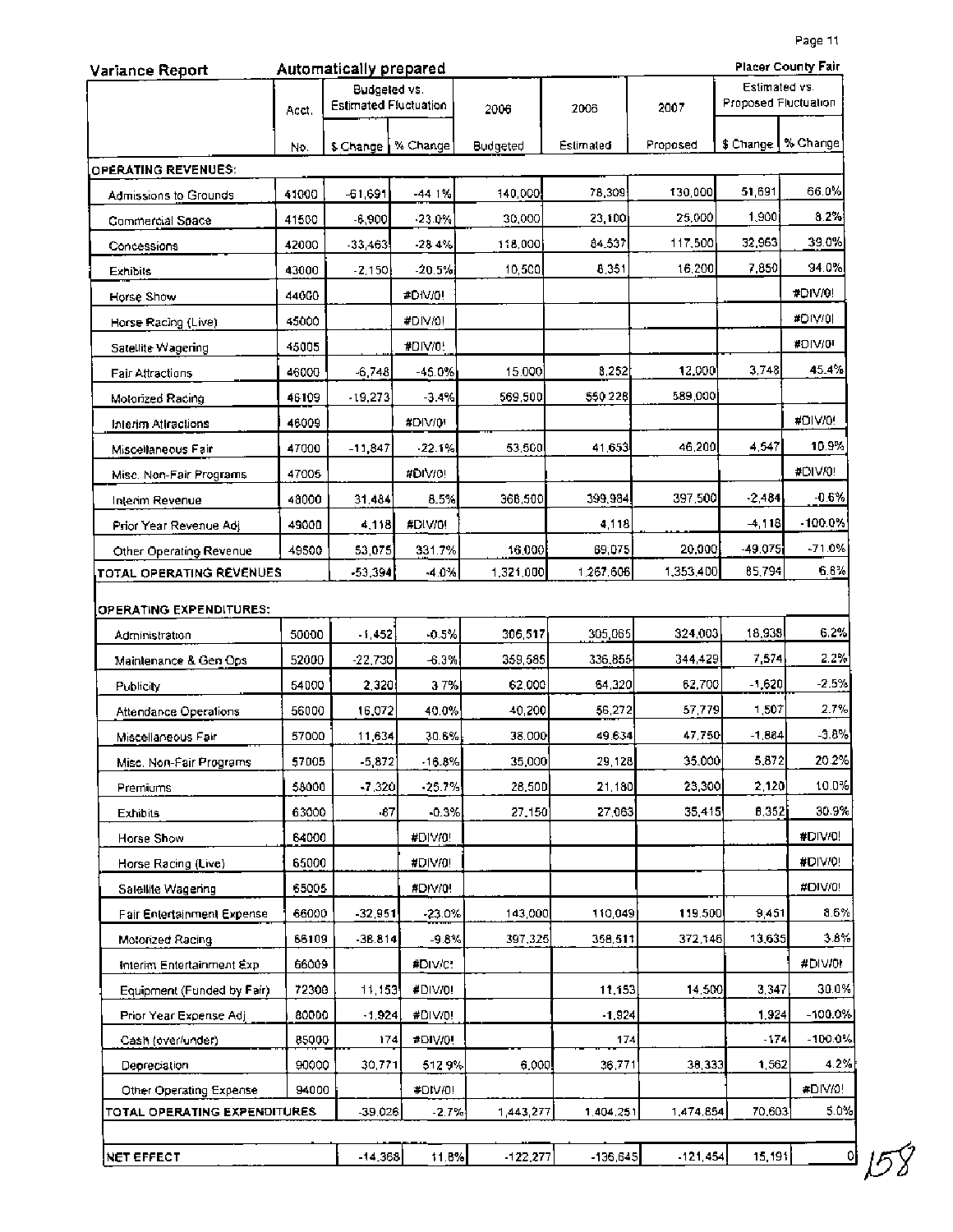#### Permanent Positions on Roster for 2007

## Filled, Vacant, and Proposed

|       |                                   |              |           |          |     |                 | Placer County Fair |
|-------|-----------------------------------|--------------|-----------|----------|-----|-----------------|--------------------|
|       | <b>Expenditure Classification</b> | Proposed     | Total     | Pay Rate |     | Amount Budgeted |                    |
| ACCT. |                                   | Hiring/Anniv | Number of |          |     |                 | Account            |
| NO.   | CIVIL SERVICE CLASS TITLE         | Date         | Months    | Amount   | Per | Detail          | Totals             |
|       |                                   |              |           |          |     |                 |                    |
| 50100 | Chief Executive Officer           |              | 8         | 6,753.00 | mo. | 54,024          |                    |
|       |                                   | 9/1/2007     | 4         | 7,091.00 | mo, | 28,364          |                    |
|       |                                   |              |           |          |     | 82,388          |                    |
|       |                                   |              |           |          |     |                 |                    |
|       | Business Services Supervisor      |              | 8         | 4,594.00 | mo. | 36,752          |                    |
|       |                                   | 9/1/2007     | 4         | 4,824.00 | mo. | 19,296          |                    |
|       |                                   |              |           |          |     | 56,048          |                    |
|       |                                   |              |           |          |     |                 |                    |
|       | Office Assistant                  |              | 12        | 13.23    | ħr. | 23,391          |                    |
|       |                                   |              |           |          |     |                 |                    |
|       | Contracts Representative          |              | 12        | 14:00    | hr. | 29,120          |                    |
|       |                                   |              |           |          |     |                 |                    |
|       |                                   |              |           |          |     |                 |                    |
|       | Administrative Overtime           |              |           |          |     | 2,363           |                    |
|       |                                   |              |           |          |     |                 |                    |
|       | TOTAL 50100 ACCOUNT               |              |           |          |     |                 | 193,310            |
|       |                                   |              |           |          |     |                 |                    |
|       |                                   |              |           |          |     |                 |                    |
| 52100 | Senior Maintenance Worker         |              | 12        | 3,106.75 | mo. | 37,281          |                    |
|       |                                   |              |           |          |     |                 |                    |
|       | Maintenance Worker                |              | 12        | 15.49    | hr. | 32,214          |                    |
|       |                                   |              |           |          |     |                 |                    |
|       | Maintenance Worker                |              | 12        | 13.79    | hr. | 26,676          |                    |
|       |                                   |              |           |          |     |                 |                    |
|       | Groundskeeper                     |              | 12        | 11.00    | hr. | 22,880          |                    |
|       |                                   |              |           |          |     |                 |                    |
|       | Maintenance Overlime              |              |           |          |     | 14.275          |                    |
|       |                                   |              |           |          |     |                 |                    |
|       | TOTAL 52100 ACCOUNT               |              |           |          |     |                 | 135,326            |
|       |                                   |              |           |          |     |                 |                    |
|       |                                   |              |           |          |     |                 |                    |
|       |                                   |              |           |          |     |                 |                    |
|       |                                   |              |           |          |     |                 |                    |
|       |                                   |              |           |          |     |                 |                    |
|       |                                   |              |           |          |     |                 |                    |
|       |                                   |              |           |          |     |                 |                    |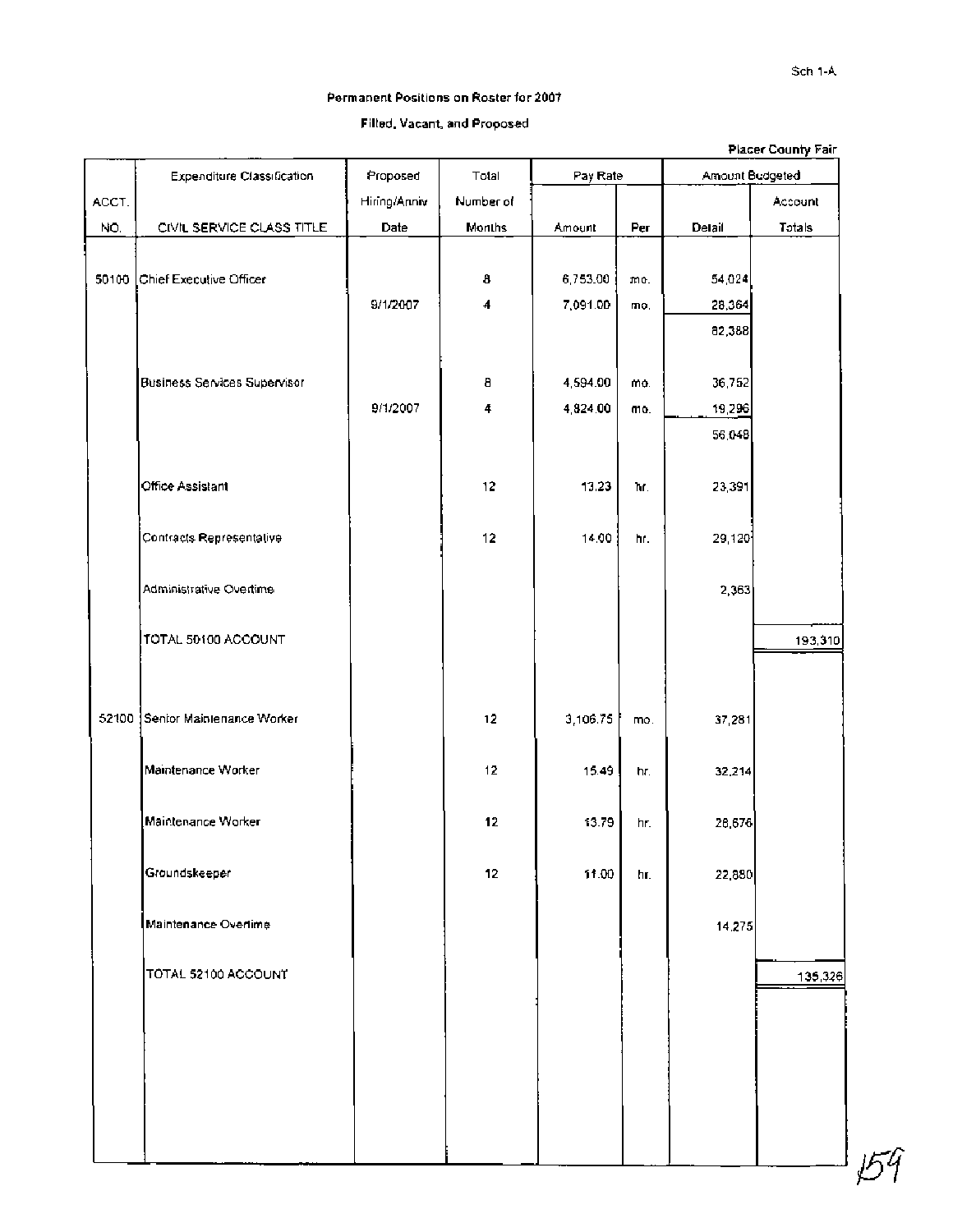|                                                   |                   |                              | Estimated 2006 |    |           |         |                      | Projected 2007 |   |        |                    |
|---------------------------------------------------|-------------------|------------------------------|----------------|----|-----------|---------|----------------------|----------------|---|--------|--------------------|
|                                                   | ø                 |                              | <b>HOURS</b>   |    | ÷.        | ÷       |                      | <b>HOURS</b>   |   | ŧ۵     | Projected 2007     |
|                                                   | * Hourly          | $5.1$ AL $I$<br>Holiday<br>š | a,<br>R        | ξo | Total     | 'Hourly | Vac. / AL<br>Holiday | 읍              | ξ | Total  | Year-End           |
| Position                                          | Salary            | <u>credits</u>               |                |    |           | Salary  | credits              |                |   |        | Adjust <u>ment</u> |
|                                                   |                   |                              |                |    |           |         |                      |                |   |        |                    |
| Chief Executive Officer                           | 38.96             | 123.00                       |                |    | 4,792     | 40.91   | 155.00               |                |   | 6,341  | 1,549              |
| <b>Business Services Supervisor</b>               | 26.50             | 60.00                        |                |    | 1,590     | 27.83   | 60.00                |                |   | 1.670  | 8                  |
| Senior Maintenance Worker                         | 17.07             | 87.00                        |                |    | 485<br>÷  | 17.92   | $\frac{85.00}{ }$    |                |   | 1,702  | 217                |
|                                                   | 18.90             | 14.75                        |                |    | 279       | 18.90   | 15.00                |                |   | 284    | ю                  |
| Contracts Specialist                              | 12.60             |                              |                |    |           | 13.23   | 10.00                |                |   | 132    | 132                |
| Maintenance Worker<br><b>Business Assistant</b>   | 14,75             | 114.25                       |                |    | ,685<br>↽ | 15.49   | 125.00               |                |   | 1,936  | 251                |
|                                                   | $\frac{13.13}{2}$ | 33.25                        |                |    | 437       | 13.79   | 50.00                |                |   | 690    | $\frac{253}{25}$   |
| Maintenance Worker                                |                   |                              |                |    |           | 11.00   | 32.00                |                |   | 352    | 352                |
| Groundskeeper                                     |                   |                              |                |    |           |         |                      |                |   |        |                    |
|                                                   |                   |                              |                |    |           |         |                      |                |   |        |                    |
|                                                   |                   |                              |                |    |           |         |                      |                |   |        |                    |
|                                                   |                   |                              |                |    |           |         |                      |                |   |        |                    |
|                                                   |                   |                              |                |    |           |         |                      |                |   |        |                    |
|                                                   |                   |                              |                |    |           |         |                      |                |   |        |                    |
|                                                   |                   |                              |                |    |           |         |                      |                |   |        |                    |
|                                                   |                   |                              |                |    |           |         |                      |                |   |        |                    |
|                                                   |                   |                              |                |    |           |         |                      |                |   |        |                    |
|                                                   |                   |                              |                |    |           |         |                      |                |   |        |                    |
|                                                   |                   |                              |                |    |           |         |                      |                |   |        |                    |
|                                                   |                   |                              |                |    |           |         |                      |                |   |        |                    |
|                                                   |                   |                              |                |    |           |         |                      |                |   |        |                    |
|                                                   |                   |                              |                |    |           |         |                      |                |   |        |                    |
|                                                   |                   |                              |                |    |           |         |                      |                |   |        |                    |
|                                                   |                   |                              |                |    |           |         |                      |                |   |        |                    |
|                                                   |                   |                              |                |    |           |         |                      |                |   |        |                    |
| Total Accrued Liability (should equal Acct 24500) |                   | 432                          |                |    | 10,268    |         | 542                  |                |   | 13,107 |                    |
|                                                   |                   | ă<br>ţ.                      | ŗ.             |    |           |         |                      | F              | ã |        | 2,839              |
| Total budgeted carried forward to Acct. 50300     |                   |                              |                |    |           |         |                      |                |   |        |                    |

Jee end-of-year salary rate for calculation of leave liability.<br>Co



Placer County Fair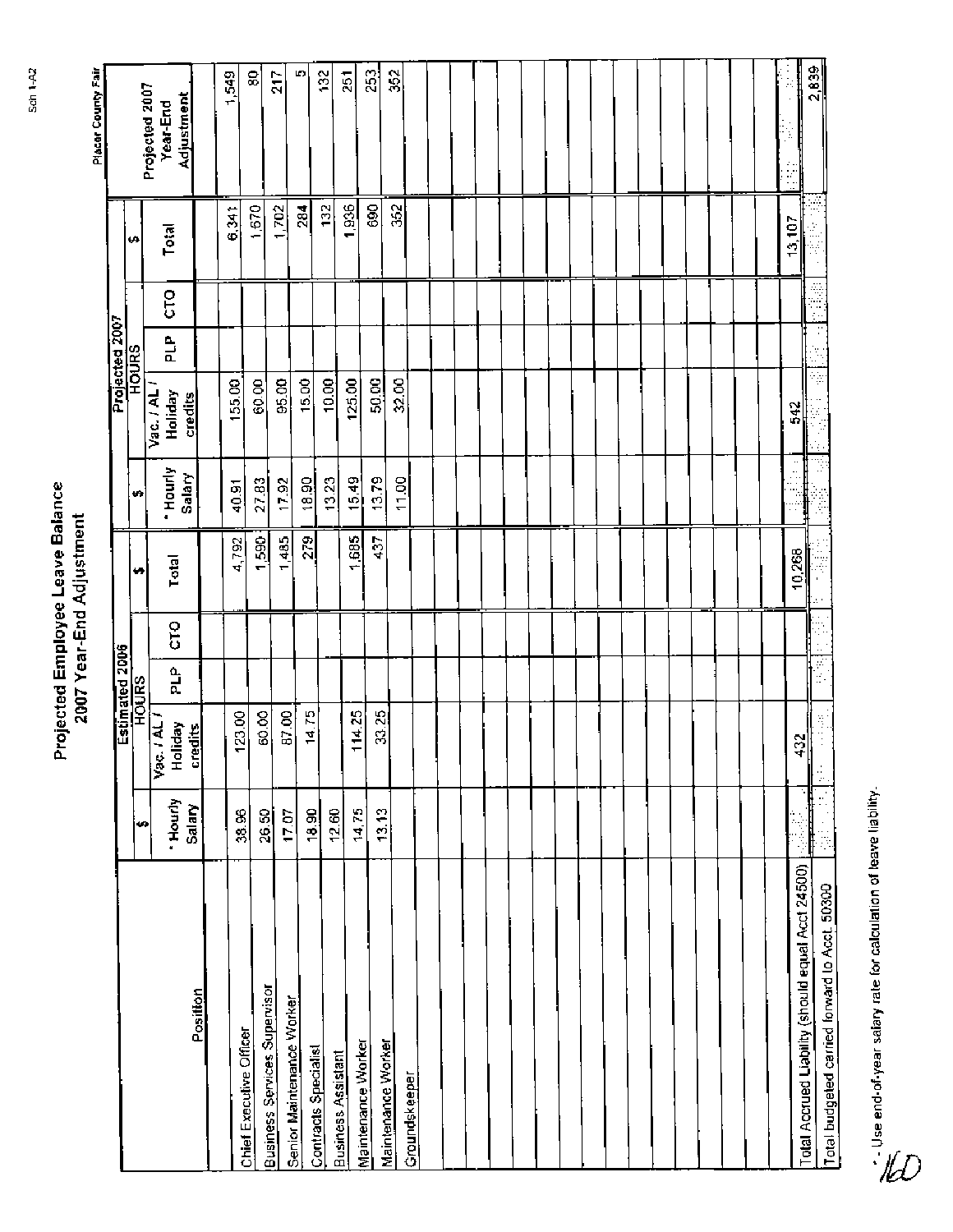### **Temporary Positions Proposed for 2007**

|       |                            |      |            |            |      |           |      |                 | <b>Placer County Fair</b> |
|-------|----------------------------|------|------------|------------|------|-----------|------|-----------------|---------------------------|
|       | Expenditure Classification |      | # Employed | Length of  |      | Pay Rate  |      | Amount Budgeted |                           |
| ACCT. |                            | Last | This       | Employment |      |           | Per  |                 | Account                   |
| NO.   | POSITION TITLE             | Year | Year       | No.        | Unit | Amount    | Unit | Detail          | Totals                    |
| 50200 | Office Assistant Seasonal  | 1    | 1          | 4          | mo.  | 11.00 hr. |      | 7,627           |                           |
|       | TOTAL 50200 ACCOUNT        |      |            |            |      |           |      |                 | 7,627                     |
| 52200 | Janitor (1/2 time)         | 1    | 1          | 12         | mo.  | 10.00     | hr.  | 10,400          |                           |
|       | TOTAL 52200 ACCOUNT        |      |            |            |      |           |      |                 | 10,400                    |
| 56101 | Ticket Sellers/Takers      | 45   | 45         | 4          | days | varies    |      | 17,000          |                           |
|       | TOTAL 56101 ACCOUNT        |      |            |            |      |           |      |                 | 17,000                    |
| 63101 | Exhibit Supervisor         |      | 1          | 6          | mo.  | 14.00     | ħг,  | 14,560          |                           |
|       | Livestock Clerks           | 6    | 4          | 1          | mo,  | varies    |      | 2,000           |                           |
|       | Exhibit Clerks             | 6    | 6          | 1          | mo.  | varies    |      | 4,000           |                           |
|       | TOTAL 63101 ACCOUNT        |      |            |            |      |           |      |                 | 20,560                    |
|       |                            |      |            |            |      |           |      |                 |                           |
|       |                            |      |            |            |      |           |      |                 |                           |
|       |                            |      |            |            |      |           |      |                 |                           |
|       |                            |      |            |            |      |           |      |                 |                           |
|       |                            |      |            |            |      |           |      |                 |                           |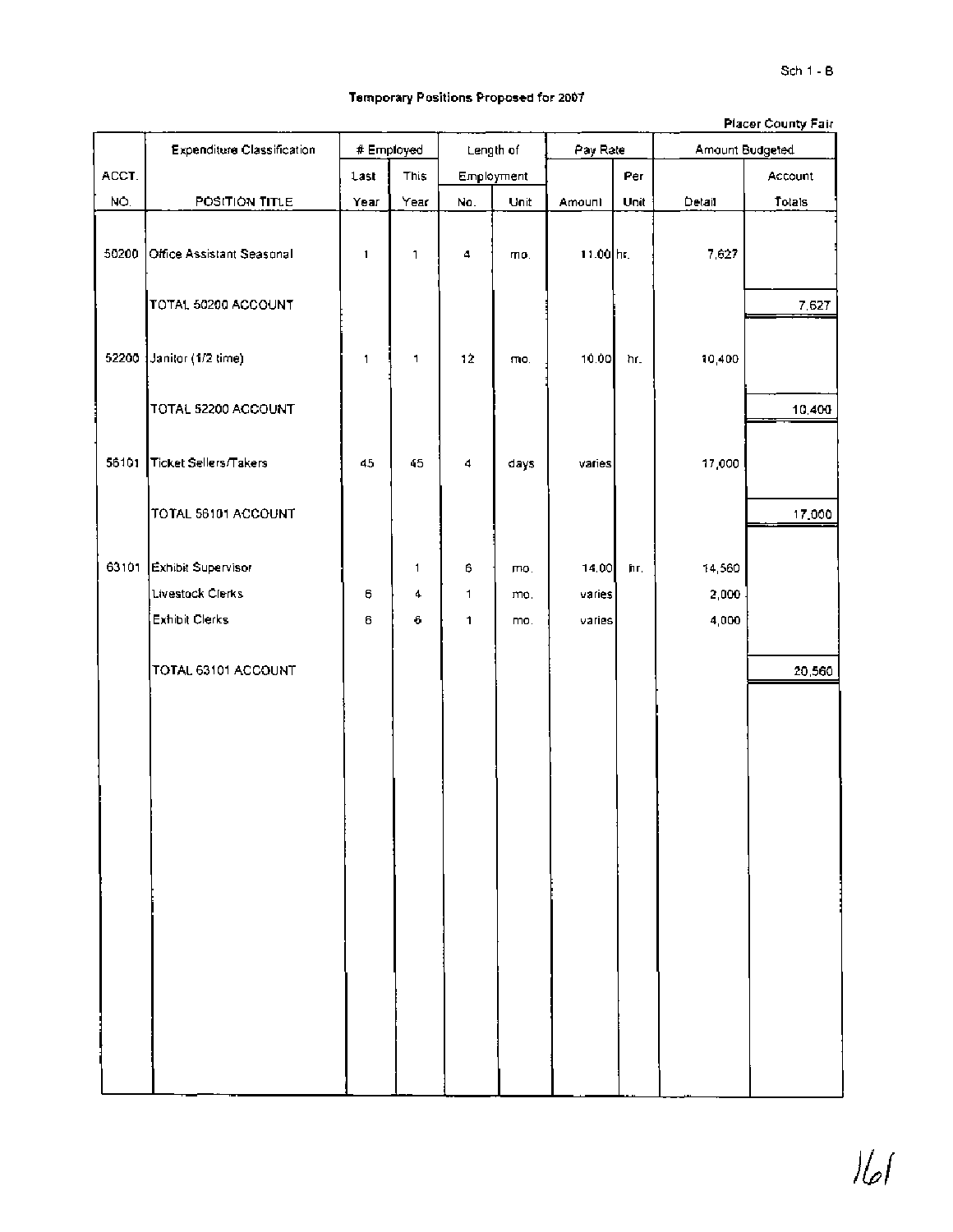# **Proposed 2007 Contractual Professional Services**

|       |                                |       |                         |           |                 | <b>Placer County Fair</b> |
|-------|--------------------------------|-------|-------------------------|-----------|-----------------|---------------------------|
|       |                                | No of | Est. Length of Services |           | Amount Budgeted |                           |
| ACCT. |                                | Posi- | (hours, days, months)   |           |                 | Account                   |
| NO.   | TYPE OF SERVICE                | tions | Number                  | Unit Rate | Detail          | Totals                    |
|       |                                |       |                         |           |                 |                           |
| 50400 | Website Maintenance            |       |                         |           | 1,200           |                           |
|       | TOTAL 50400 ACCOUNT            |       |                         |           |                 | 1,200                     |
|       |                                |       |                         |           |                 |                           |
| 54200 | Marketing Director             | 1     |                         |           | 7,000           |                           |
|       | Photographer                   | 1     |                         |           | 200             |                           |
|       | TOTAL 54200 ACCOUNT            |       |                         |           |                 | 7,200                     |
|       |                                |       |                         |           |                 |                           |
| 56200 | Security Services              |       |                         |           | 20,000          |                           |
|       | Emergency Medical Services     |       |                         |           | 5,000           |                           |
|       | TOTAL 56200 ACCOUNT            |       |                         |           |                 | 25,000                    |
|       |                                |       |                         |           |                 |                           |
| 63300 |                                |       |                         |           |                 |                           |
|       | Building Sitters               |       |                         |           | 300             |                           |
|       | Building Supervisor            | 1     |                         |           | 1,200           |                           |
|       | Livestock Superintendent       | 1     |                         |           | 1,500           |                           |
|       | TOTAL 63300 ACCOUNT            |       |                         |           |                 | 3,000                     |
|       |                                |       |                         |           |                 |                           |
| 66200 | Professional Lighting Services |       |                         |           | 17,000          |                           |
|       | Slage & Sound                  |       |                         |           | 8,000           |                           |
|       | Entertainment Booking Company  |       |                         |           | 3,000           |                           |
|       | TOTAL 66200 ACCOUNT            |       |                         |           |                 | 28,000                    |
|       |                                |       |                         |           |                 |                           |
|       |                                |       |                         |           |                 |                           |
|       |                                |       |                         |           |                 |                           |
|       |                                |       |                         |           |                 |                           |
|       |                                |       |                         |           |                 |                           |
|       |                                |       |                         |           |                 |                           |
|       |                                |       |                         |           |                 |                           |
|       |                                |       |                         |           |                 |                           |
|       |                                |       |                         |           |                 |                           |
|       |                                |       |                         |           |                 |                           |
|       |                                |       |                         |           |                 |                           |
|       |                                |       |                         |           |                 |                           |
|       |                                |       |                         |           |                 |                           |
|       |                                |       |                         |           |                 |                           |
|       |                                |       |                         |           |                 |                           |
|       |                                |       |                         |           |                 |                           |
|       |                                |       |                         |           |                 |                           |
|       |                                |       |                         |           |                 |                           |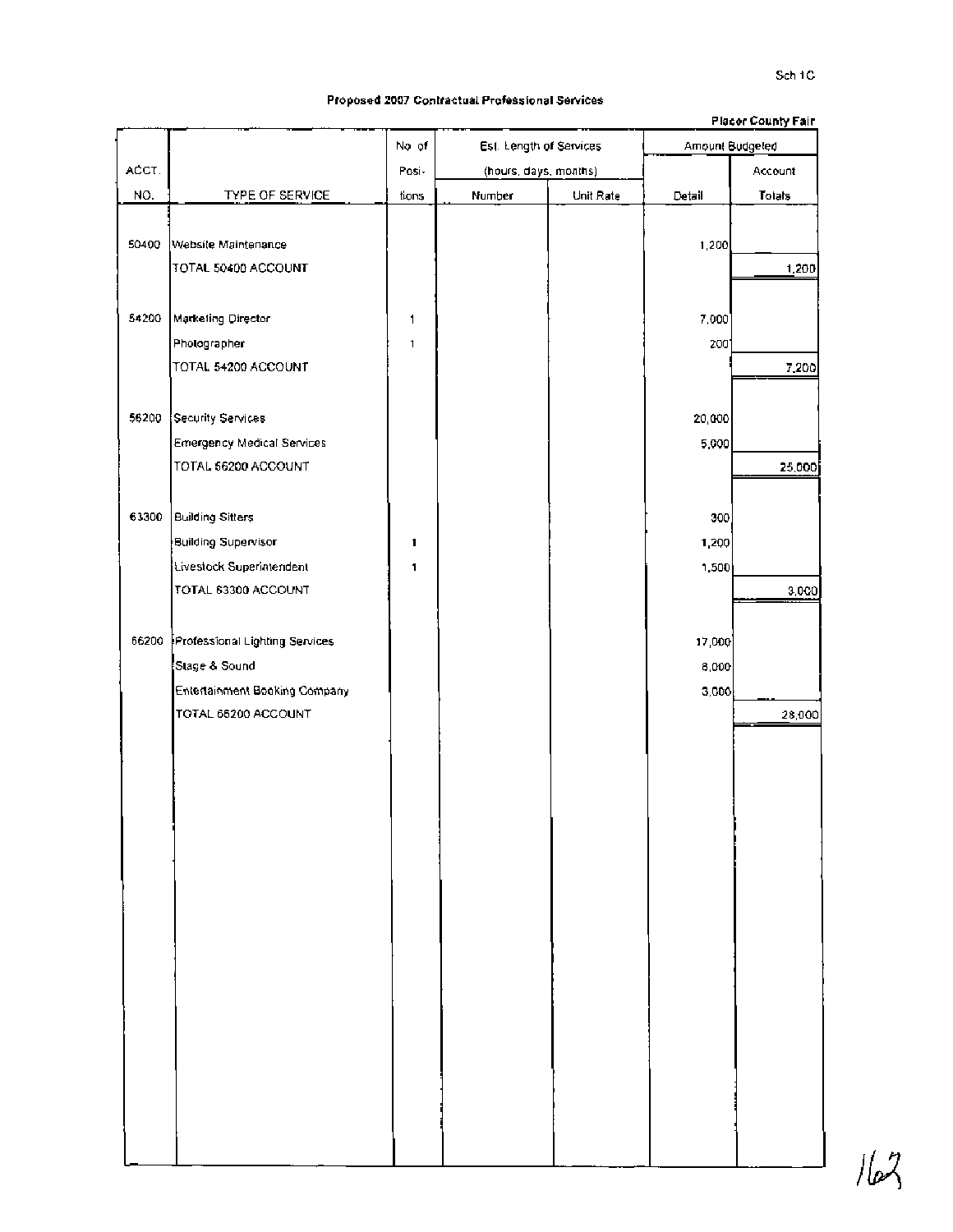#### **PROPERTY, PLANT 8 EQUIPMENT PROPOSED ACQUISITIONS 8 DISPOSITIONS**

| Placer County Fair    | Roseville  |
|-----------------------|------------|
| (Legal Name of Fair). | (Location) |

|                                                             | Estimated<br>2006 | Proposed<br>2007        |
|-------------------------------------------------------------|-------------------|-------------------------|
|                                                             |                   |                         |
| PROPERTY, PLANT & EQUIPMENT (PP&E), January 1:              | 369,056           | 937,795                 |
|                                                             |                   |                         |
| <b>LACQUISITIONS OF FIXED ASSETS</b>                        |                   |                         |
| Land                                                        | ٥                 | 0                       |
| Buildings & Improvements:                                   |                   |                         |
| Major Maintenance (MMP) Projects                            | Q                 | D                       |
| <b>ADA Projects</b>                                         | û                 | 0                       |
| Building Improvements                                       | O                 | ۰                       |
| Leasehold Improvements                                      | 487,266           | 227,500                 |
| <b>New Construction</b>                                     | ۰                 | o                       |
| Construction in Progress                                    | ٥                 | 0                       |
| Equipment                                                   | 97,730            | $\overline{\mathbf{0}}$ |
|                                                             |                   |                         |
| Other Fixed Assets                                          | 0                 | ٥                       |
| Other:                                                      | 0                 | ۰                       |
| TOTAL ACQUISITIONS OF FIXED ASSETS                          | 584,996           | 227,500                 |
| TOTAL PP&E BEFORE DISPOSITIONS & DEPRECIATION               | 954,052           | 1.165,295               |
|                                                             |                   |                         |
| DISPOSI <u>TION OF FIXED ASSETS (Salvaged, Sold, etc.):</u> |                   |                         |
| Land                                                        | c                 | o                       |
| Suidings & Improvements                                     | ٥                 | ٥                       |
| Equipment                                                   | 16.257            | $\overline{Q}$          |
| Other Fixed Assets                                          | ٥                 | O                       |
| Other:                                                      | a                 | Đ                       |
| TOTAL DISPOSITIONS OF FIXED ASSETS                          | 16,257            | o                       |
|                                                             |                   |                         |
| PP&E BEFORE DEPRECIATION, December 31                       | 937,795           | 1.165.295               |
|                                                             |                   |                         |
| <b>DEPRECIATION</b>                                         |                   |                         |
| Accumulated Depreciation, January 1                         | 224,088           | 244,602                 |
| Less A/D on Dispositions of Fixed Assets above              | (16, 257)         | G                       |
| Annual Depreciation Expense (from page 10)                  | 36.771            | 38,333                  |
| Accumulated Depreciation, December 31                       | 244.602           | 282,935                 |
| PP&E, NET OF DEPRECIATION, December 31                      |                   |                         |
|                                                             | 693,193           | 882,360                 |
| <u>ONG</u> -TERM DEBT (ASSOCIATED WITH FIXED ASSETS).       | 0                 | o                       |
|                                                             |                   |                         |
| INVESTMENT IN CAPITAL ASSETS, DECEMBER 31: (to page 1).     | 693,193           | 582,360                 |

**NOTE: Enter all numbers as a positive**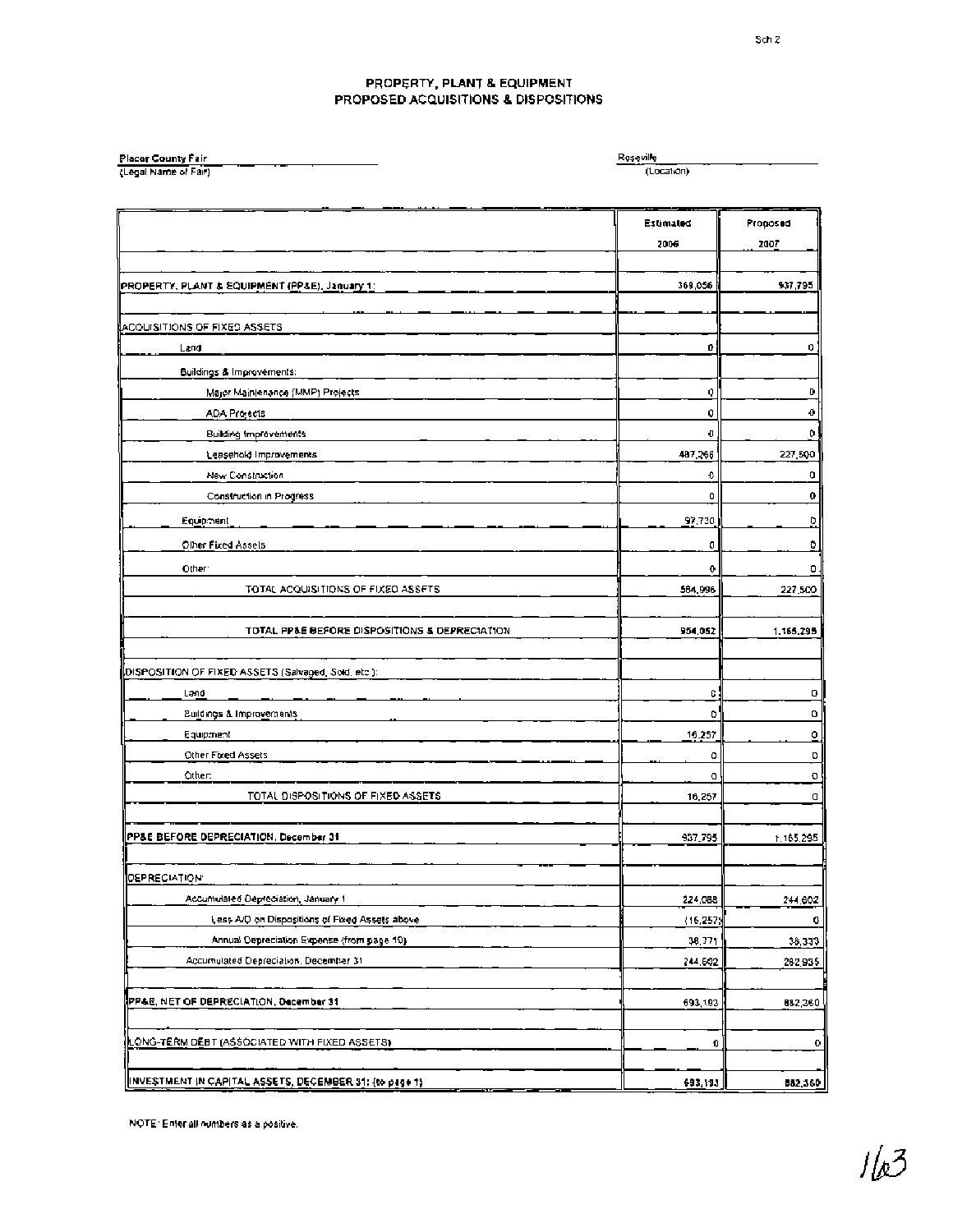**Schedule 3A** 

# **NON-FAIR FUNDS RECONCILIATION FOR CAPITALIZED PROJECTS**

**Placer County Fair** 

**(Legal Name of Fair)** 

|                                                                   | Account        | Estimated | Proposed |
|-------------------------------------------------------------------|----------------|-----------|----------|
| SUMMARY: January 1, 2007 to December 31, 2007                     | Number         | 2006      | 2007     |
| PRIOR YEAR RESOURCES RECEIVED (Reclassified as CY Revenue).       |                | \$C       | \$0      |
| RESOURCES ACQUIRED (Both cash rec'd & funds held at CCA)          |                |           |          |
| Revenue Generating Funds                                          | 31900          |           |          |
| Major Maintenance (MMP) Funds                                     | 31900          |           |          |
| ADA Funds                                                         | 31900          |           |          |
| <b>Emergency Repairs Funds</b>                                    | 31900          |           |          |
| Flex Capital, Mill Flex Funds (Used for capitalized assets only). | 31900          |           |          |
| Grants from Outside Entities                                      | 31900          | 189,322   | 165,500  |
| Other (Specify)                                                   | 31900          | 241,000   | 41,000   |
| TOTAL RESOURCES                                                   |                | 430,322   | 206,500  |
|                                                                   |                |           |          |
| RESOURCES APPLIED (Run through Fair's accounting system) :        |                |           |          |
| Construction in Progress                                          | 19000          |           |          |
| Land                                                              | 19100          |           |          |
| <b>Buildings &amp; Improvements</b>                               | 19200          |           |          |
| Equipment                                                         | 19300<br>19400 | 133,000   | 206,500  |
| Leasehold Improvements<br>Other (Specify)                         |                | 297,322   |          |
| TOTAL Non-Fair Funds Run Through Fair's Books                     |                | 433,322   | 206,500  |
| RESOURCES APPLIED (Paid directly by CCA)                          |                |           |          |
| Construction in Progress                                          | 19000          |           |          |
| Land                                                              | 19100          |           |          |
| <b>Building &amp; Improvements</b>                                | 19200          |           |          |
| Equipment                                                         | 19300          |           |          |
| Leasehold Improvements                                            | 19400          |           |          |
| Other (Specify)                                                   |                |           |          |
| TOTAL Non-Fair Funds Paid Directly by CCA                         |                | n         | ¢        |
|                                                                   |                |           |          |
| FUNDS REMAINING (Show as deferred revenue).                       |                | \$0       | \$0      |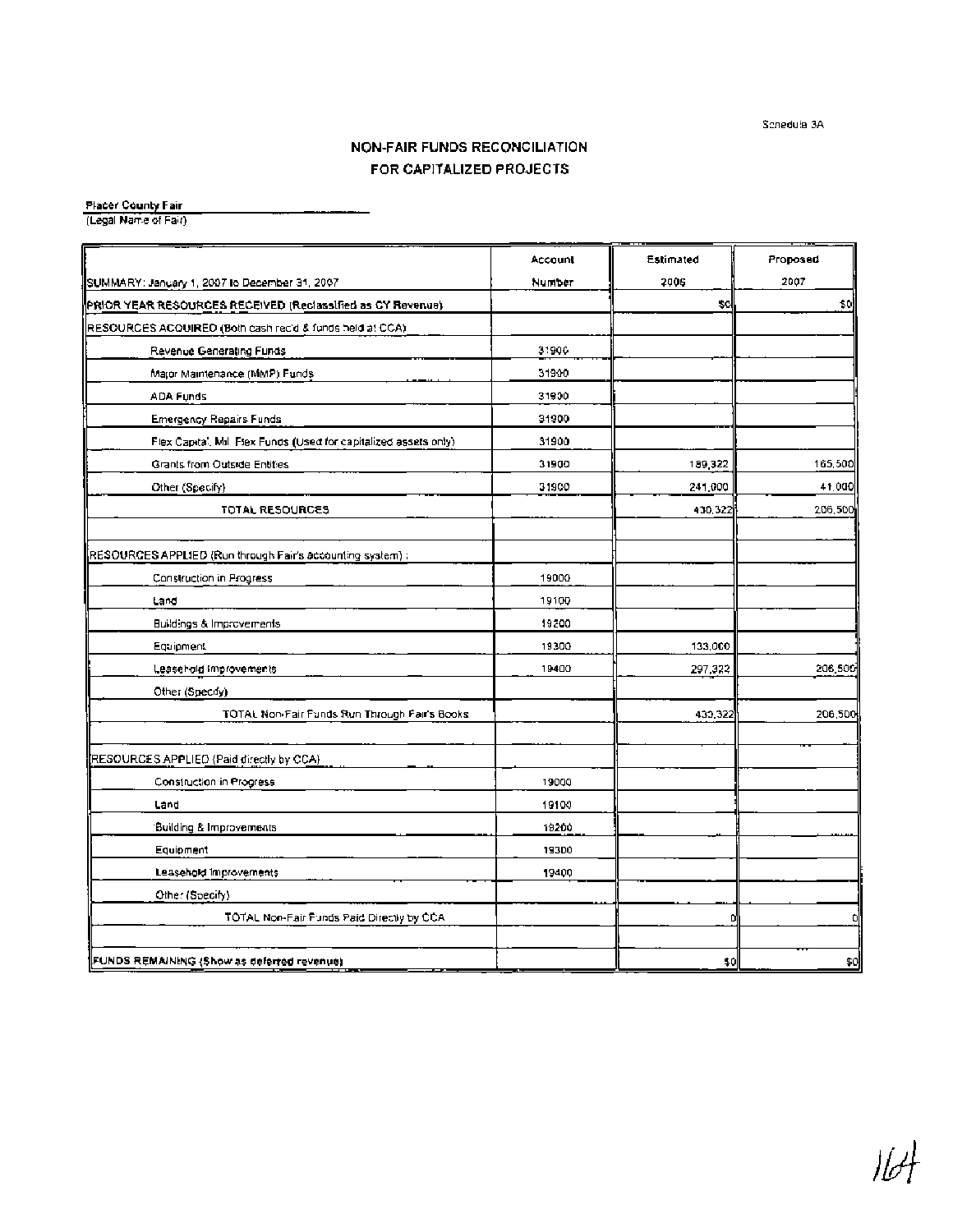# **RECONCILIATION OF NON-FAIR FUNDS USED FOR OPERATING PURPOSES**

## **PRIOR YEAR RESOURCES RECEIVED (Reclassified as CY Revenue)**

\$0.00

**Proposed 2007** 

**Estimated 2006** 

\$0.00

| <b>Other Resources Acquired:</b> |  |
|----------------------------------|--|
| Description:                     |  |
|                                  |  |
|                                  |  |
|                                  |  |

| TOTAL FUNDS RECEIVED - ACCOUNT # 34000 | Total |  |
|----------------------------------------|-------|--|

#### **Expenditures:**

|         |                                                    | Estimated | Proposed |
|---------|----------------------------------------------------|-----------|----------|
| Account | Description                                        | 2006      | 2007     |
|         |                                                    |           |          |
|         |                                                    |           |          |
|         |                                                    |           |          |
|         |                                                    |           |          |
|         |                                                    |           |          |
|         |                                                    |           |          |
|         |                                                    |           |          |
|         |                                                    |           |          |
|         |                                                    |           |          |
|         |                                                    |           |          |
|         |                                                    |           |          |
|         |                                                    |           |          |
|         | TOTAL EXPENDITURES - ACCOUNT # 94500 (to Page 10 ) | 0.00      | 0.00     |
|         |                                                    |           | \$0.00   |
|         | FUNDS REMAINING (Show as deferred revenue)         | \$0.00    |          |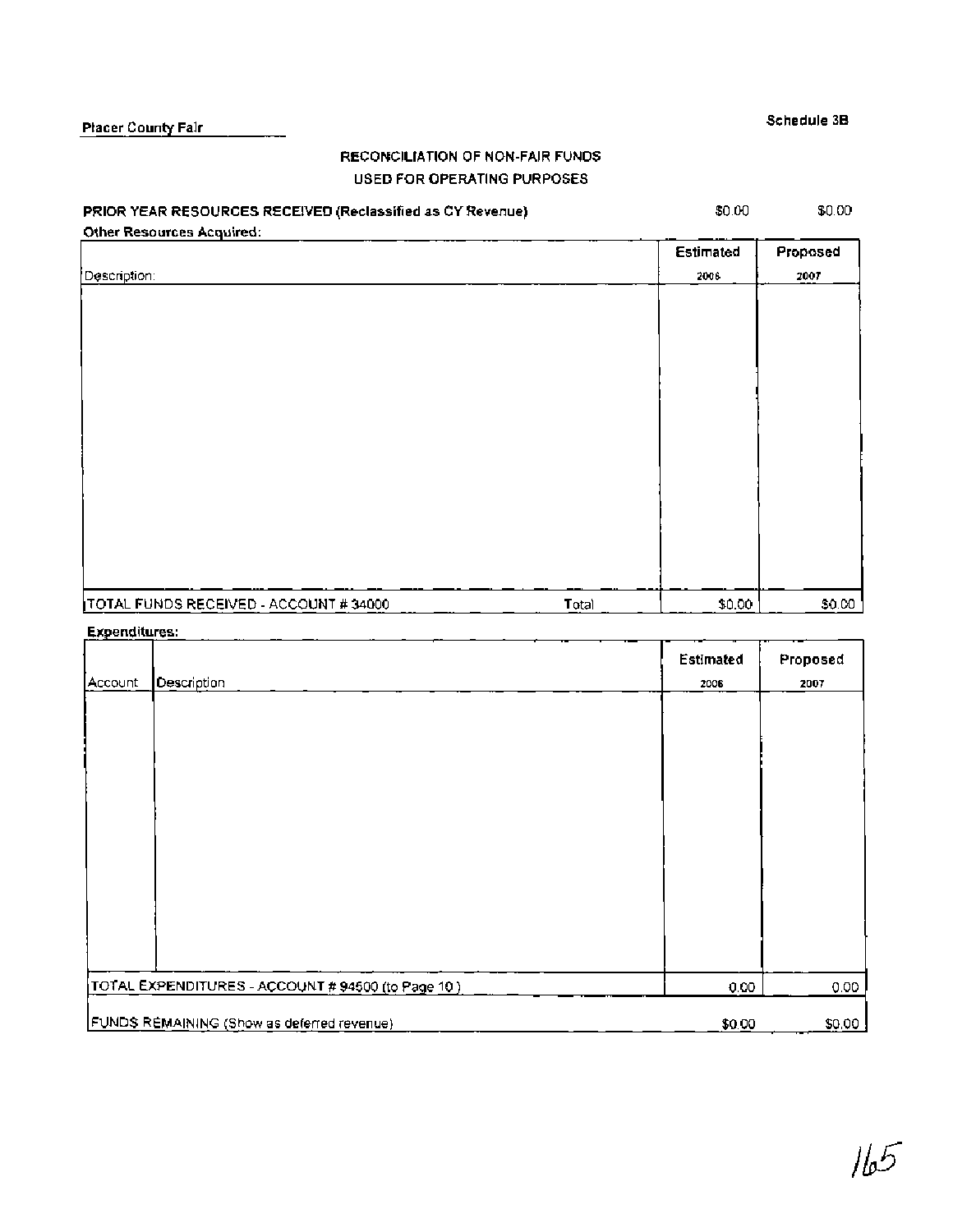#### SUMMARY OF SATELLITE WAGERING

#### SW-1

|                                                            |       |        |          |           | <b>Placer County Fair</b> |
|------------------------------------------------------------|-------|--------|----------|-----------|---------------------------|
|                                                            | Acct. | Actual | Budgeted | Estimated | Proposed                  |
|                                                            | No.   | 2005   | 2006     | 2006      | 2007                      |
| SATELLITE WAGERING REVENUE :                               |       |        |          |           |                           |
| Admissions - General and Season                            | 45115 |        |          |           |                           |
| - VIP Area                                                 | 45125 |        |          |           |                           |
| Track Commissions (2%, .6%, etc.)                          | 45205 |        |          |           |                           |
| Program Sales                                              | 45305 |        |          |           |                           |
| Concessions                                                | 45405 |        |          |           |                           |
| Parking                                                    | 45505 |        |          |           |                           |
| Novelties/Souvenirs                                        | 45605 |        |          |           |                           |
| Comcheck                                                   | 45705 |        |          |           |                           |
| Promotional and Advertising                                | 45805 |        |          |           |                           |
| Other - Sponsor revenue                                    | 45915 |        |          |           |                           |
| - Impact Fees                                              | 45925 |        |          |           |                           |
| - Miscellaneous (Explain)                                  | 45935 |        |          |           |                           |
| - Reimbursement (Explain)                                  | 45945 |        |          |           |                           |
| Prior Year Revenue Adjustment                              | 49005 |        |          |           |                           |
|                                                            |       |        |          |           |                           |
| TOTAL (Forward to Page 4)                                  | 45005 |        | 0        | O         | o<br>O                    |
| SATELLITE WAGERING EXPENSE:<br>Labor Costs                 | 65105 |        |          |           |                           |
|                                                            |       |        |          |           |                           |
| <b>Employee Benefits</b>                                   | 65115 |        |          |           |                           |
| Payroll Taxes                                              | 65125 |        |          |           |                           |
| Worker's Compensation Insurance                            | 65135 |        |          |           |                           |
| Travel/Training                                            | 65205 |        |          |           |                           |
| Management Time                                            | 65315 |        |          |           |                           |
| Professional Services & Contracts                          | 65325 |        |          |           |                           |
| Equipment Replacement Fund and/or Sinking Fund             | 65405 |        |          |           |                           |
| Publicity and Marketing                                    | 65505 |        |          |           |                           |
| Supplies & Expense - General (office, janitorial & maint). | 65615 |        |          |           |                           |
| - Programs, Concessions, Parking                           | 65625 |        |          |           |                           |
| Leases and/or Rentals                                      | 65705 |        |          |           |                           |
| Fuel & Utilities                                           | 65805 |        |          |           |                           |
| CHRB /CARF/Impact Fees                                     | 65905 |        |          |           |                           |
| Other (Explain)                                            | 65915 |        |          |           |                           |
| Prior Year Expenditure Adjustment                          | 80005 |        |          |           |                           |
| Cash Over/Under                                            | 85005 |        |          |           |                           |
|                                                            |       |        |          |           |                           |
| TOTAL (Forward to Page 9)                                  | 65005 |        | O        | o         | Q<br>o                    |
|                                                            |       |        |          |           |                           |

NET EFFECT

 $160$ 

 $\overline{\phantom{a}}$ 

 $\circ$ 

 $\circ$ 

 $\circ$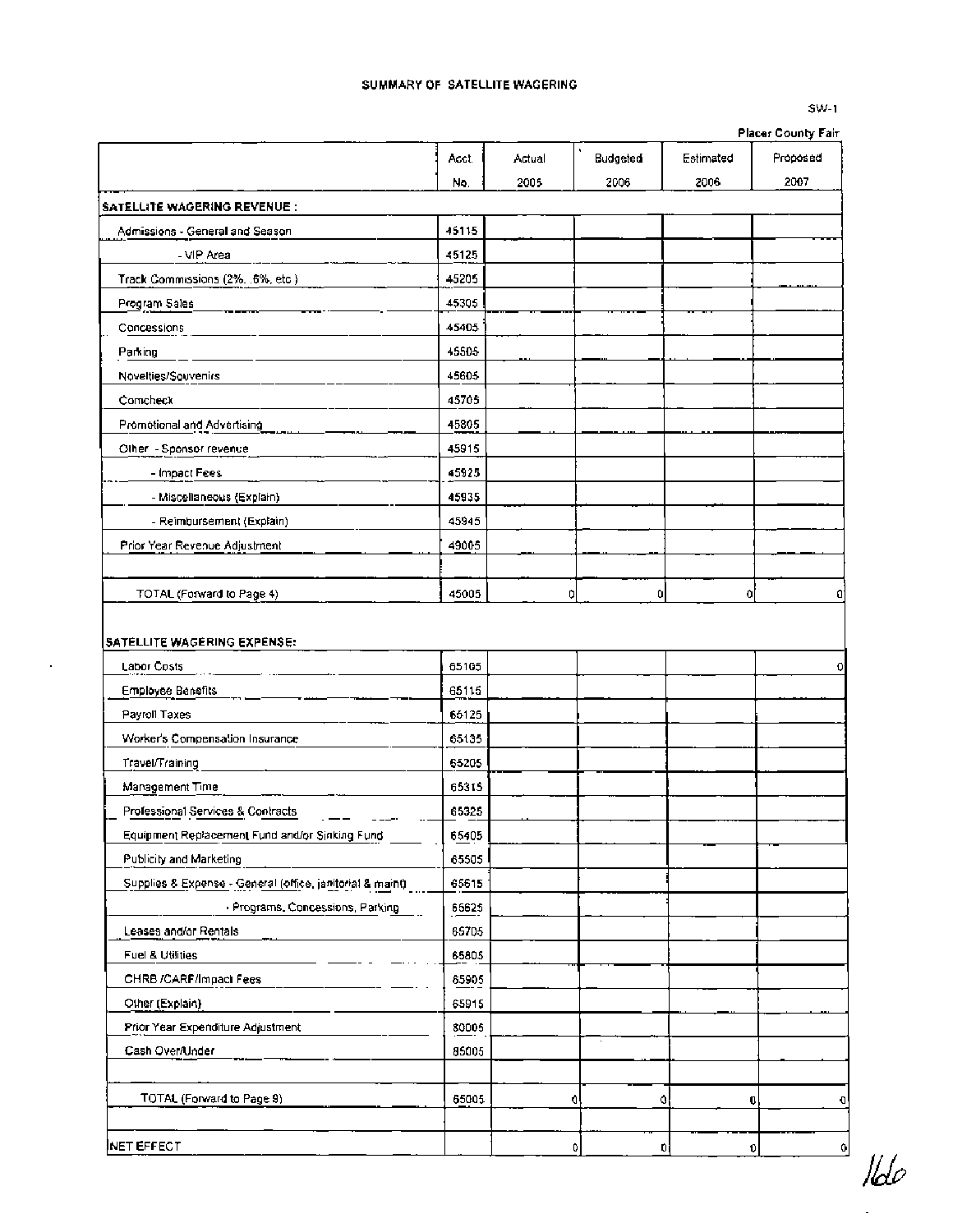|                                      |   |               |   | PART TIME (PI)  |    | PART TIME (119 day) |   |          |           | Placer County Fair |
|--------------------------------------|---|---------------|---|-----------------|----|---------------------|---|----------|-----------|--------------------|
|                                      |   | FULL TIME     |   | WITH            |    | <b>WITHOUT</b>      |   | CONTRACT |           | <b>TOTALS</b>      |
|                                      |   |               |   | <b>BENEFITS</b> |    | BENEFITS            |   |          |           |                    |
|                                      | ¥ | <b>AMOUNT</b> | # | <b>AMOUNT</b>   | Ŧ. | AMOUNT              | 4 | AMOUNT   | ÷.        | <b>AMOUNT</b>      |
|                                      |   |               |   |                 |    |                     |   |          | Ф         | $\circ$            |
| Satellite Facility Supervisor        |   |               |   |                 |    |                     |   |          | Φ         | ۰                  |
| Asst. Salellite Facility Supervisor  |   |               |   |                 |    |                     |   |          | ۰         | ۰                  |
| Salellite Facility Adm /Prog. Clerks |   |               |   |                 |    |                     |   |          | $\circ$   | c                  |
| Salellile Facility Janitors          |   |               |   |                 |    |                     |   |          | Φ         | $\circ$            |
| Satellite Facility Security Guards   |   |               |   |                 |    |                     |   |          | 0         | o                  |
| Saleliite Faciity Parking Attendant  |   |               |   |                 |    |                     |   |          | Φ         | $\circ$            |
| Publicily and Marketing              |   |               |   |                 |    |                     |   |          | $\bullet$ | Ф                  |
| Operations                           |   |               |   |                 |    |                     |   |          | $\circ$   | O                  |
| Overtime                             |   |               |   |                 |    |                     |   |          | o         | ۰                  |
| Other (List)                         |   |               |   |                 |    |                     |   |          | o         | $\circ$            |
|                                      |   |               |   |                 |    |                     |   |          | 0         | $\bullet$          |
|                                      |   |               |   |                 |    |                     |   |          | o         | O                  |
|                                      |   |               |   |                 |    |                     |   |          | $\circ$   | o                  |
|                                      |   |               |   |                 |    |                     |   |          | O         | $\circ$            |
|                                      |   |               |   |                 |    |                     |   |          | ۰         | ۰                  |
|                                      |   |               |   |                 |    |                     |   |          |           |                    |
| Sub-Tolal Labor Only                 |   | $\bullet$     |   | $\Box$          |    | ۰                   |   | ۰        |           | $\circ$            |
| Employee Benefits                    |   |               |   |                 |    |                     |   |          | 0         | O                  |
| TOTAL SATELLITE WAGERING LABOR       | O | $\circ$       | ਨ | $\circ$         | ਠ  | $\circ$             | o | $\circ$  | $\circ$   | $\circ$            |

 $SW.2$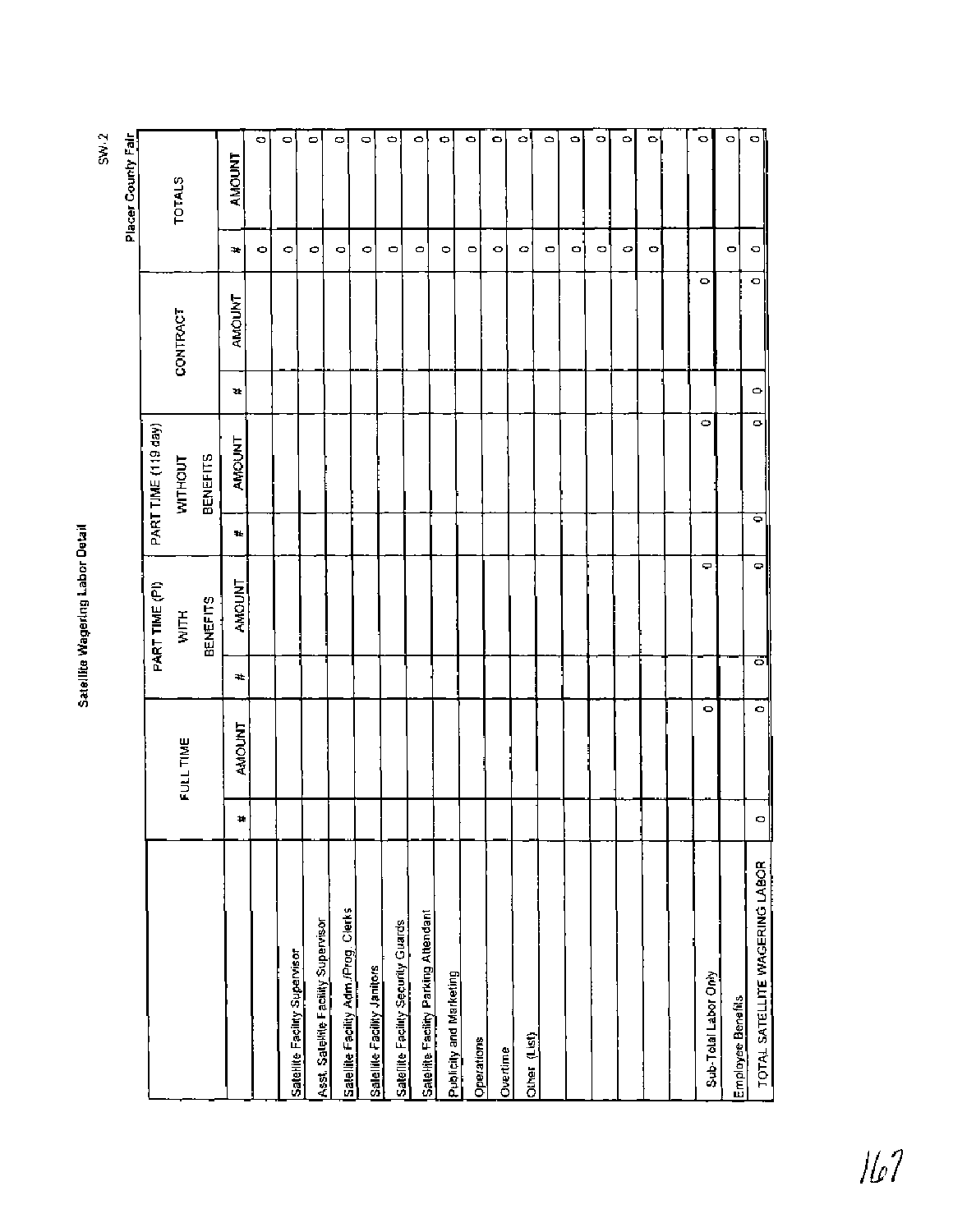## MR Placer County Fair

|                                   |       |            |          |           | Placer County Pair |
|-----------------------------------|-------|------------|----------|-----------|--------------------|
|                                   | Acct. | Actual     | Budgeted | Estimated | Proposed           |
|                                   | No.   | 2005       | 2006     | 2006      | 2007               |
| <b>MOTORIZED RACING REVENUES:</b> |       |            |          |           |                    |
| Admissions                        |       | 368,637    | 388,000  | 320.032   | 354,000            |
| Concessions                       |       | 69,954     | 65,000   | 67.986    | 72,000             |
| Parking                           |       |            |          |           |                    |
| Sponsorships (List)               |       | 12,650     | 25,000   | 20,064    | 25,000             |
| Advertising Sales                 |       |            |          |           |                    |
| <b>Novelty Sales</b>              |       |            |          |           | 5,000              |
| Prior Year Revenue Adjustment     |       |            |          | 2,825     |                    |
| Other (List)                      |       | 136,967    | 91,500   | 139,321   | 133,000            |
| TOTAL (Carries to Page 4)         | 46109 | 588,209    | 569,500  | 550,228   | 589,000            |
|                                   |       |            |          |           |                    |
| MOTORIZED RACING EXPENDITURES:    |       |            |          |           |                    |
| Labor Costs                       |       | 106,778    | 97,325   | 86,763    | 98,146             |
| Supplies & Expense                |       | 6,645      | 10,000   | 20,494    | 15,000             |
| Publicity and Marketing           |       | 12,808     | 15,000   | 11,584    | 13,500             |
| Professional Services             |       | 30,996     | 35,000   | 35,525    | 35,000             |
| Miscellaneous                     |       | 4,623      |          |           |                    |
| Prizes                            |       | 153,929    | 140,000  | 137,485   | 140,000            |
| Insurance                         |       | 40,476     | 45,000   | 45,693    | 48,000             |
| Sanitation                        |       | 941        | 2,000    | 2,598     | 2,500              |
| Prior Year Expenditure Adjustment |       |            |          | $-521$    |                    |
| Cash over/under                   |       | $-1,472$   |          | 250       |                    |
| Other (List)                      |       | 28,104     | 53 000   | 18,641    | 20,000             |
| TOTAL (Carries to Page 9)         | 66109 | 383,827    | 397,325  | 358,511   | 372,146            |
|                                   |       |            |          |           |                    |
| NET EFFECT                        |       | 204,382    | 172,175  | 191,716   | 216,854            |
| Number of Racing Days             |       | 27         | 29       | 27        | 30                 |
| Total Number of Races             |       | ${\bf 27}$ | 29       | 27)       | 30                 |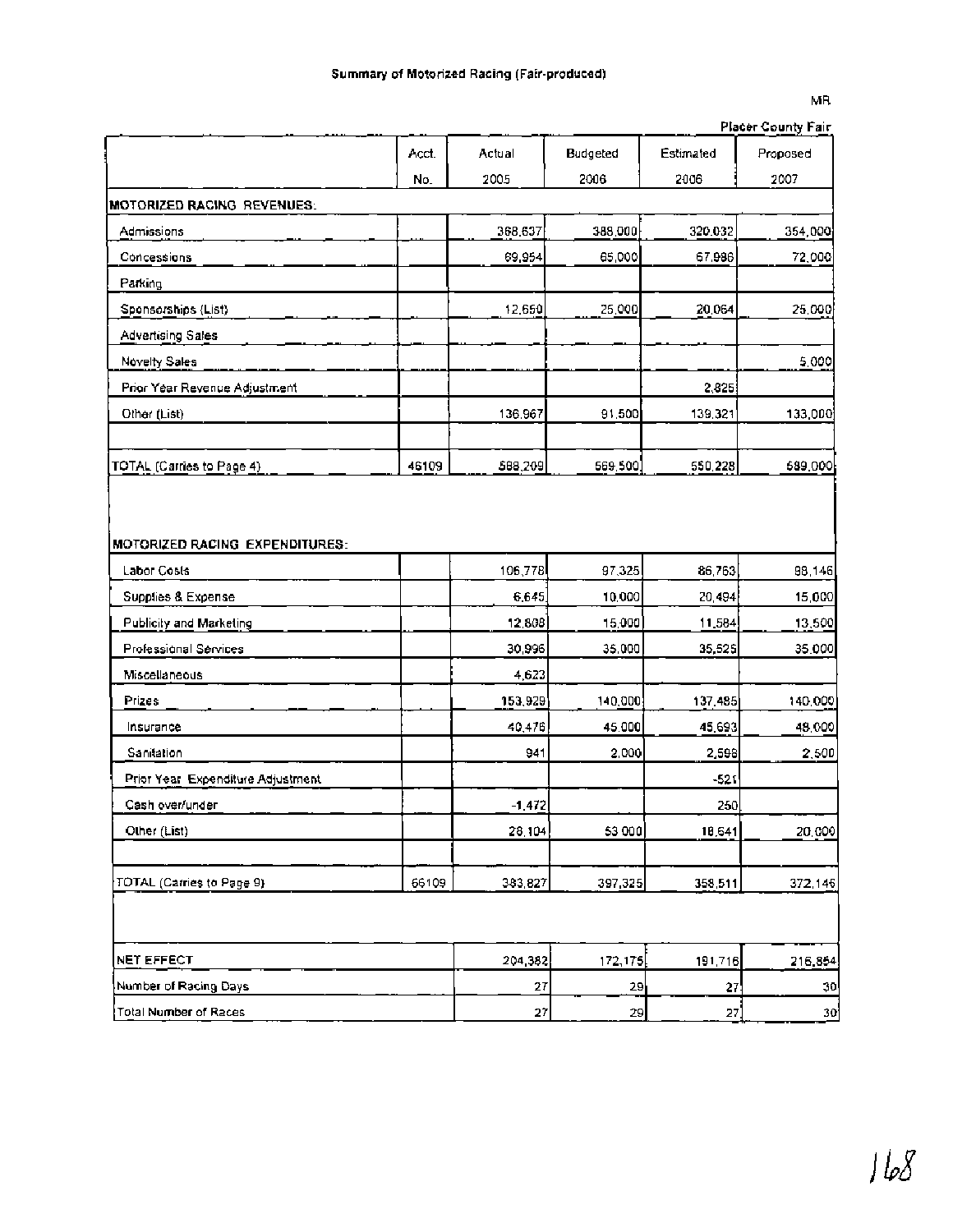| ı |
|---|
|   |

MHL Placer County Fair

|                         |         |               |   | PART TIME       | PART TIME       |               |    |          |          |                    |
|-------------------------|---------|---------------|---|-----------------|-----------------|---------------|----|----------|----------|--------------------|
|                         |         | FULL TIME     |   | HIM             | WITHOUT         |               |    | CONTRACT |          | <b>TOTALS</b>      |
|                         |         |               |   | <b>BENEFITS</b> | <b>BENEFITS</b> |               |    |          |          |                    |
|                         | #       | <b>AMOUNT</b> | ₩ | AMOUNT          | ¥.              | <b>AMOUNT</b> | ۰. | AMOUNT   | ×.       | AMOUNT             |
|                         |         |               |   |                 |                 |               |    |          | o        | $\circ$            |
| Director of Competition |         |               |   |                 |                 | 11,000.00     |    |          | ↽        | 11,000.00          |
| <b>Post</b>             |         |               |   |                 | ٠               | 6,97500       |    |          | ↽        | 6,975.00           |
| Assistant Host          |         |               |   |                 |                 | 3,875.00      |    |          | ٠        | 3,875.00           |
| ScoreKeepers            |         |               |   |                 | N,              | 7,750.00      |    |          | <b>C</b> | 7,750.00           |
| Fire Crew               |         |               |   |                 | 4               | 9,300 00      |    |          | 4        | 9,300.00           |
| Vehicle Technicians     |         |               |   |                 | 6               | 18,600.00     |    |          | 6        | 18,600.00          |
| Flagman                 |         |               |   |                 | ↽               | 4,650.00      |    |          | ٠        | 4,650.00           |
| Ramp Steward            |         |               |   |                 | .,              | 2,325.00      |    |          |          | 2,325.00           |
| Gale Cashiers           |         |               |   |                 | 4               | 13,175.00     |    |          | 4        | 13,175.00          |
| <b>Ticket Takers</b>    |         |               |   |                 | O               | 3,255.00      |    |          | S        | 2.255.00           |
| <b>Announcer</b>        |         |               |   |                 | ↽               | 8,525.00      |    |          |          | 8,525.00           |
| Kids Club Host          |         |               |   |                 | ↽               | 1,550.00      |    |          |          | 1,550.00           |
| Novelly Booth Cashier   |         |               |   |                 | ┯               | 1,750.00      |    |          | ↽        | 1,750.00           |
|                         |         |               |   |                 |                 |               |    |          | ۰        | $\overline{\circ}$ |
| Payroll Taxes           |         |               |   |                 |                 | 7,094.00      |    |          | Ō        | 7,094.00           |
| Workers Compensation    |         |               |   |                 |                 | 5,332 00      |    |          | ۰        | 5,332.00           |
|                         |         |               |   |                 |                 |               |    |          | ۰        | ਠ                  |
| Less 2 Rain Out Days    |         |               |   |                 |                 | (7,010,00)    |    |          | ٥        | (7.010.00)         |
| TOTAL MOTORIZED RACING  | $\circ$ | 0.00          | ۰ | $\frac{8}{9}$   | 2               | 98,146.00     | Ф  | 6.00     | 27       | 98,146.00          |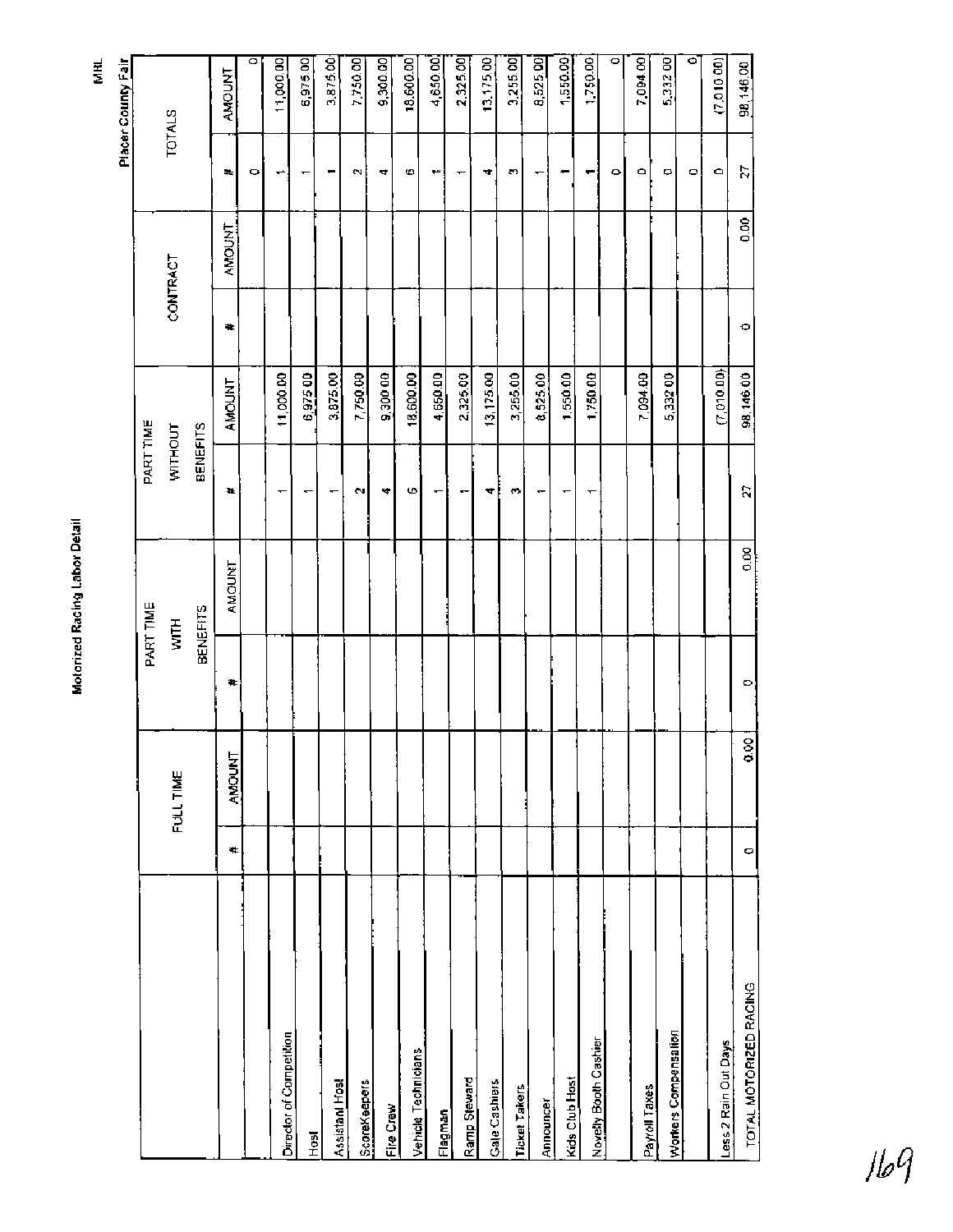|       |                              | <b>GET VARIANCE EXPLANATION</b><br>Exhibit 1<br>Buo                                                                                                                                                                                                                         |                                                                                                                                            |
|-------|------------------------------|-----------------------------------------------------------------------------------------------------------------------------------------------------------------------------------------------------------------------------------------------------------------------------|--------------------------------------------------------------------------------------------------------------------------------------------|
|       | Fair Organization:           | Placer County Fair                                                                                                                                                                                                                                                          |                                                                                                                                            |
|       | Accounts                     | 2006 Budget to Estimate                                                                                                                                                                                                                                                     | 2006 Estimate to 2007 Proposed                                                                                                             |
| 41000 | Admissions                   | attendance. Revenue Protection Funds offset a<br>Temperatures during all four days of fair ranged<br>from 106° to 108° and greatly affected fair<br>portion of this drop in revenue (see Acct.<br>49500).                                                                   | heat wave during fair is slim, and are therefore<br>We are optimistic that the chances of another<br>projecting a normal attendance level. |
| 41500 | Commercial                   | No significant change.                                                                                                                                                                                                                                                      | No significant change.                                                                                                                     |
| 42000 | Concessions                  | attendance. Both the food concessions and the<br>Temperatures during all four days of fair ranged<br>Protection Funds offset a portion of this drop in<br>carnival were well below average. Revenue<br>from 106° to 108° and greatly affected<br>revenue (see Acct. 49500). | Again, we are optimistic that the 2007 fair will<br>not be adversely affected by such high<br>temperatures.                                |
| 43000 | Exhibits                     | No significant change.                                                                                                                                                                                                                                                      | No significant change.                                                                                                                     |
| 44000 | Horse Show                   | ≸                                                                                                                                                                                                                                                                           | ⋚                                                                                                                                          |
| 45000 | Horse Racing                 | ⋚                                                                                                                                                                                                                                                                           | ⋚                                                                                                                                          |
| 45005 | Satellite Wagering           | ≸                                                                                                                                                                                                                                                                           | ⋚                                                                                                                                          |
| 46000 | Fair Attractions             | No significant change.                                                                                                                                                                                                                                                      | No significant change.                                                                                                                     |
| 46009 | Interim Attractions          | ⋚                                                                                                                                                                                                                                                                           | ≸                                                                                                                                          |
|       | 2007BudgetVariancesWorksheet |                                                                                                                                                                                                                                                                             | $1$ of $2$                                                                                                                                 |
|       |                              |                                                                                                                                                                                                                                                                             |                                                                                                                                            |
|       |                              |                                                                                                                                                                                                                                                                             |                                                                                                                                            |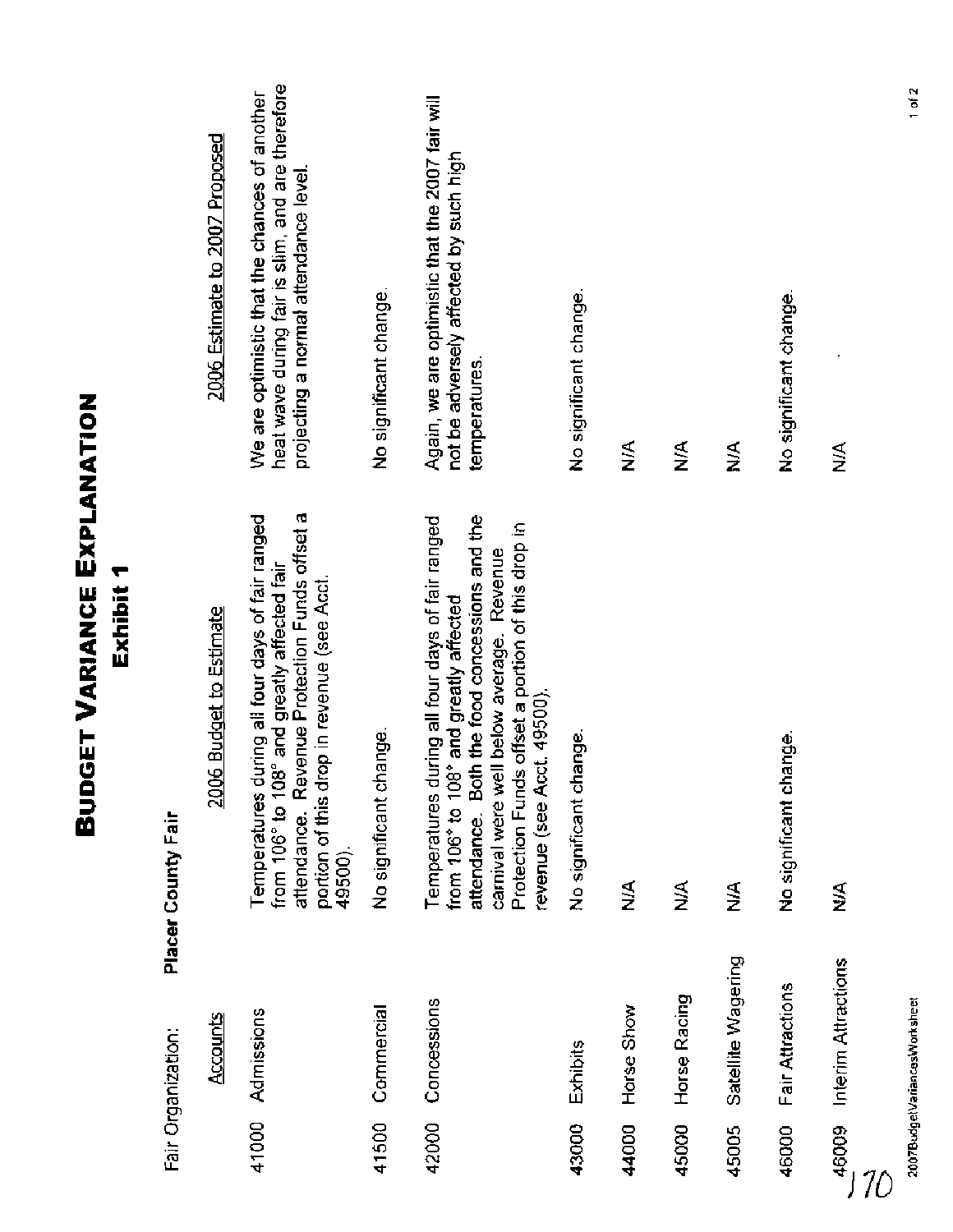|       |                              | <b>BUDGET VARIANCE EXPLANATION</b><br>Exhibit 1                                                                                                                                                            |                                                                  |
|-------|------------------------------|------------------------------------------------------------------------------------------------------------------------------------------------------------------------------------------------------------|------------------------------------------------------------------|
|       | Fair Organization:           | Placer County Fair                                                                                                                                                                                         |                                                                  |
|       | Accounts                     | 2006 Budget to Estimate                                                                                                                                                                                    | 2006 Estimate to 2007 Proposed                                   |
| 46109 | Motorized Racing             | No significant change.                                                                                                                                                                                     | No significant change.                                           |
| 47000 | Misc. Fair                   | Temperatures during all four days of fair ranged<br>attendance, resulting in a decrease of parking<br>revenues. Also, sponsorships did not meet<br>from 106° to 108° and greatly affected<br>expectations. | No significant change.                                           |
| 47005 | Misc. Non-Fair               | ⋚                                                                                                                                                                                                          | ≸                                                                |
| 48000 | Interim                      | No significant change.                                                                                                                                                                                     | No significant change.                                           |
| 49000 | PY Revenue Adj.              | Unanticipated prior year revenue was received.                                                                                                                                                             | Do not anticipate any prior year revenue.                        |
| 49500 | Other Ops Rev                | \$50,000 Revenue Protection<br>Due to the extreme heat during fairtime, we<br>were awarded a<br>settlement.                                                                                                | Do not anticipate receiving Revenue Protection<br>funds in 2007. |
| 50000 | Administration               | No significant change.                                                                                                                                                                                     | No significant change.                                           |
| 52000 | Maintenance/Gen.<br>å        | No significant change.                                                                                                                                                                                     | No significant change.                                           |
| 54000 | Publicity                    | No significant change.                                                                                                                                                                                     | No significant change.                                           |
|       |                              |                                                                                                                                                                                                            |                                                                  |
|       | 2007BudgelVariancesWorksheet |                                                                                                                                                                                                            | $2$ of $2$                                                       |
|       |                              |                                                                                                                                                                                                            |                                                                  |

 $/7/$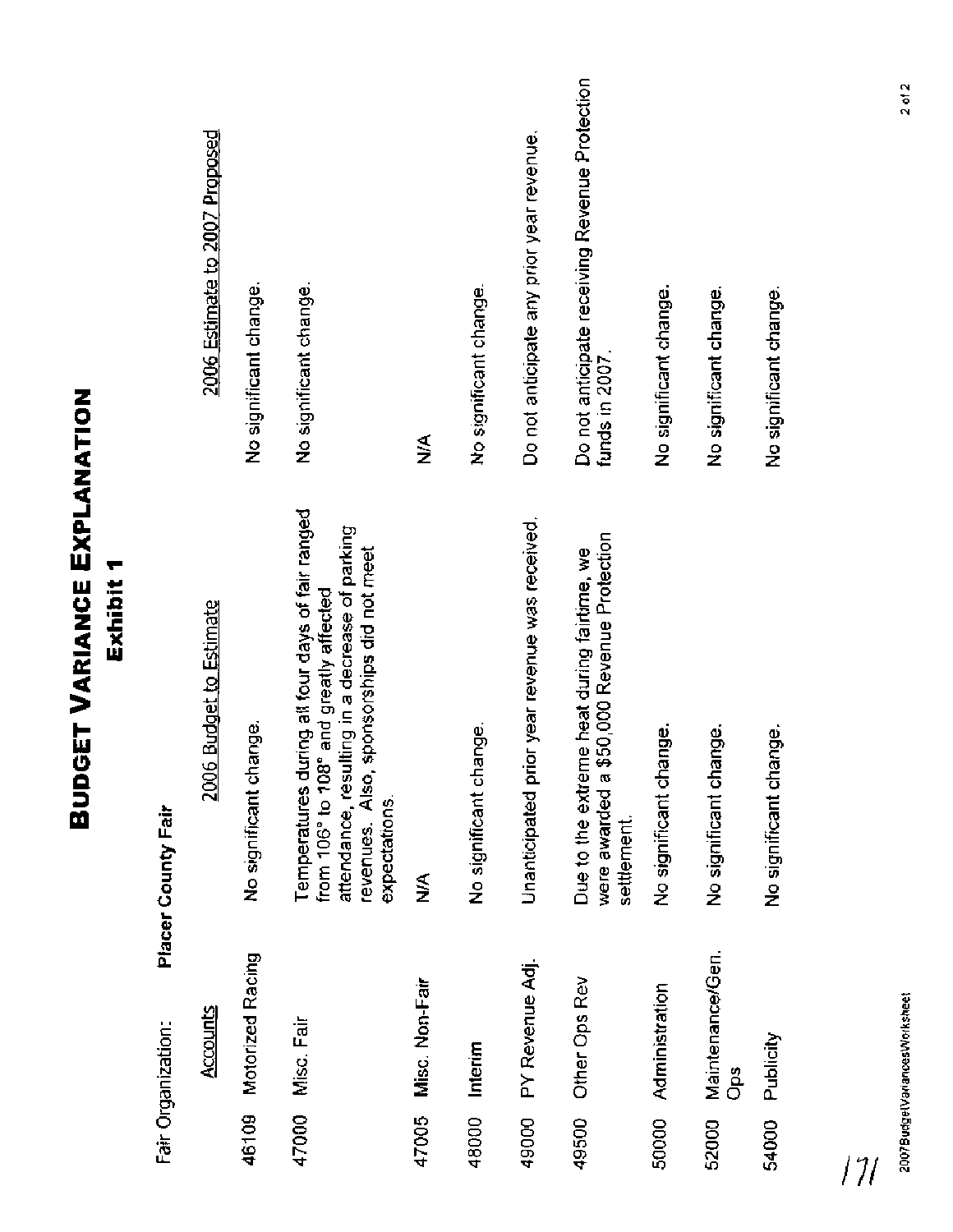# 2007BudgetVariancesWorksheet

 $3 of 3$